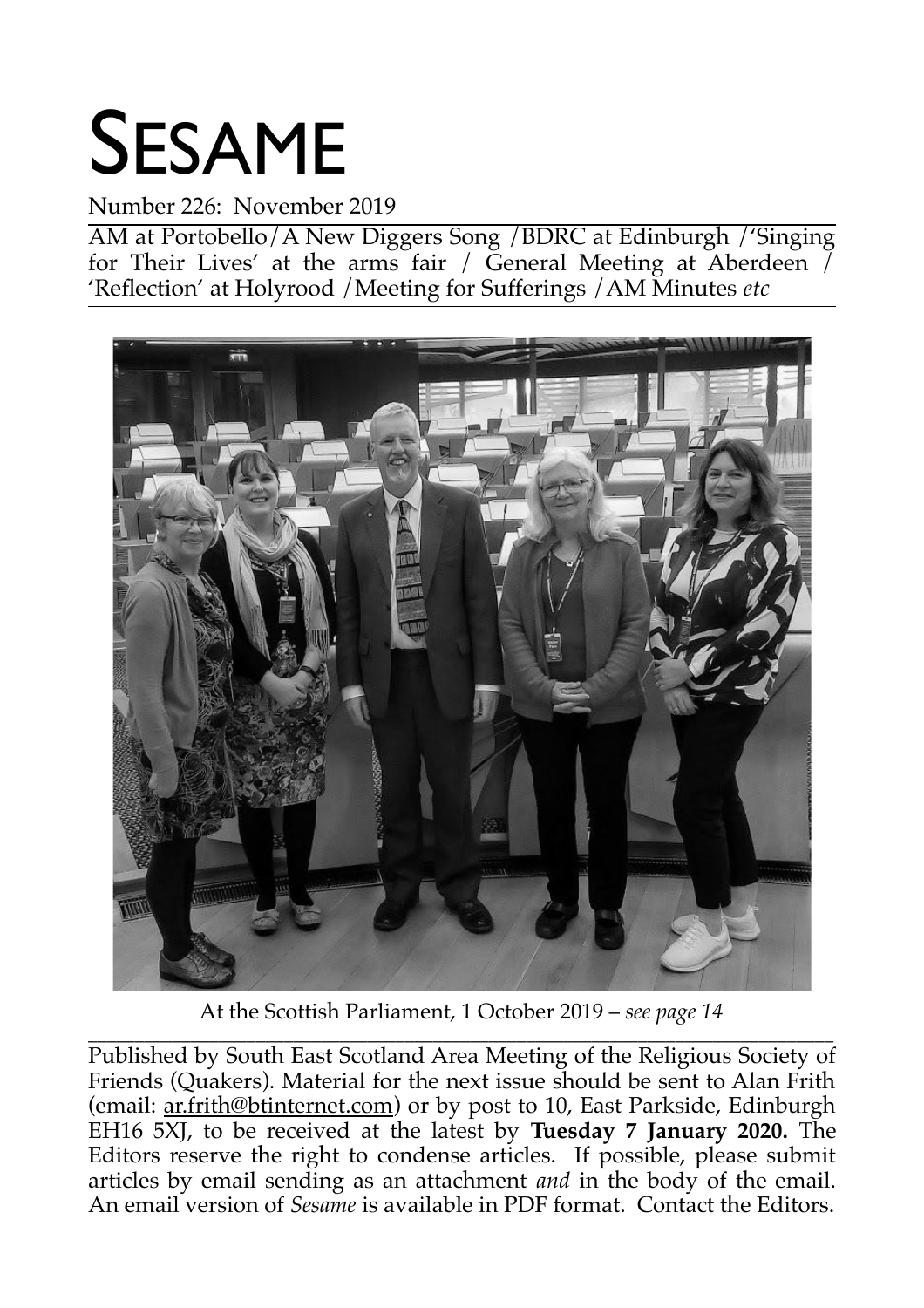2

### SOUTH EAST SCOTLAND AREA MEETING

Area Meeting will be held at Bellfield, 16b Bellfield Street, Portobello EH15 2BP on Saturday 9 November. It is an all-day affair, starting with tea or coffee at 10.00 am and finishing at around 4.00 pm, at the end of our meeting, with more refreshments and cake. You are welcome to come to all or any part of the day, as suits.

*Bellfield is a community-owned building in a residential street: we are encouraged to arrive by means other than car. There is a good bus service from the city centre and from East Lothian – LRT route 26 and EastCoast 124 stop at Bellfield Lane. Other routes come to Portobello Town Hall, which is a 10-minute walk. Brunstane railway station, on the Waverley-Tweedbank line, is a 15 minute walk. There are railings for bike parking. If you have to bring a car, there is on-street parking nearby, but it is very limited on Bellfield Street itself – try the main road or streets towards the Musselburgh direction. Sadly, there is as yet no disabled parking; if you are dropping someone off, please do so without double-parking.*

*Access to the building is step-free, but there is no hearing loop.*

The theme of the day is from *Advices & Queries* 28:

*'Attend to what love requires of you, which may not be great busyness'.*

### **PROGRAMME FOR THE DAY**

10.00 am Tea/coffee will be served in the Celebration Foyer – this is through the main door of the former church

10.30 All-age worship will be held in the Large Hall – this is accessed through the garden gate to the left of the main building

11.00 We will have a workshop-style session for adults and 'older young people' focussing on the interplay in our Quaker life between reflection and activism. This will involve discussion in small groups as well as plenary sessions. Before lunch, we will hear from young people about the school strikes movement

*There will be activities for pre-school and primary-age children at the same time*

1.00 pm Lunch will be provided by our hosts, Portobello & Musselburgh Local Meeting, who will supply vegan soup, bread, cheese and spreads, hopefully catering for most dietary needs

2.00 Meeting for worship for business – see opposite for the full agenda

*There will be a programme for pre-school and primary-age children at the same time, and space for 'older young people' to meet*

4.00-ish Business meeting will end, and there will be tea/coffee and cakes &c before we leave. Contributions to this will be greatly appreciated.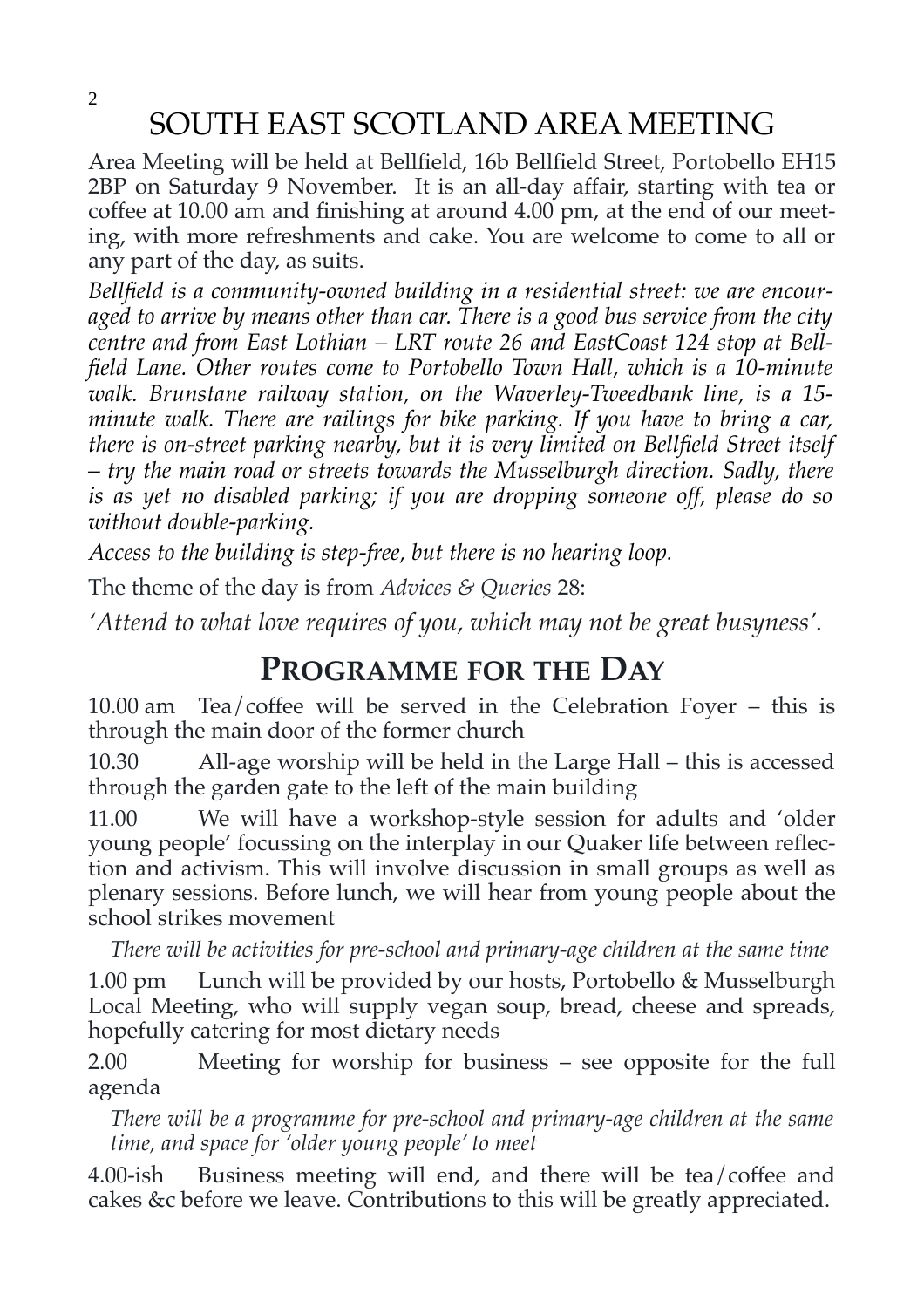### **BUSINESS MEETING DRAFT AGENDA**

*This will include a report by Oliver Grothey on Junior Yearly Meeting and another on last month's General Meeting for Scotland. We will consider Trustees' recommendation that we express an interest to Britain Yearly Meeting in hosting a local development worker to support our Quaker community. We will also be reviewing the STIR process – a revision of how we organise Area Meetings which has now been in operation for three years – and considering whether it is meeting our needs.*

- 1. Worship and introductions
- 2. Minutes of the meeting of Wednesday 4 September 2019
- 3. Matters arising from the minutes
- 4. Reports
	- 4.1. Junior Yearly Meeting
	- 4.2. General Meeting for Scotland
	- 4.3. Meeting for Sufferings
- 5. Membership matters
- 6. Nominations Committee
- 7. Matters from Local Meetings
- 7.1 East Lothian
- 8. Recommendation from AM Trustees *Experiments in Faith*
- 9. Festival Committee: review of Venue 40 2019
- 10. The STIR effect: review of how we do Area Meeting
- 11. Inclusion & diversity: how are we doing?
- 12. Conferences & events
- 13. Correspondence and announcements
- 14. Closing minute

Please contact me if anything seems to be missing, or with any questions about the day. I look forward to seeing you on 9 November.

In peace

*Alastair* **Alastair Cameron** Clerk, South East Scotland Area Meeting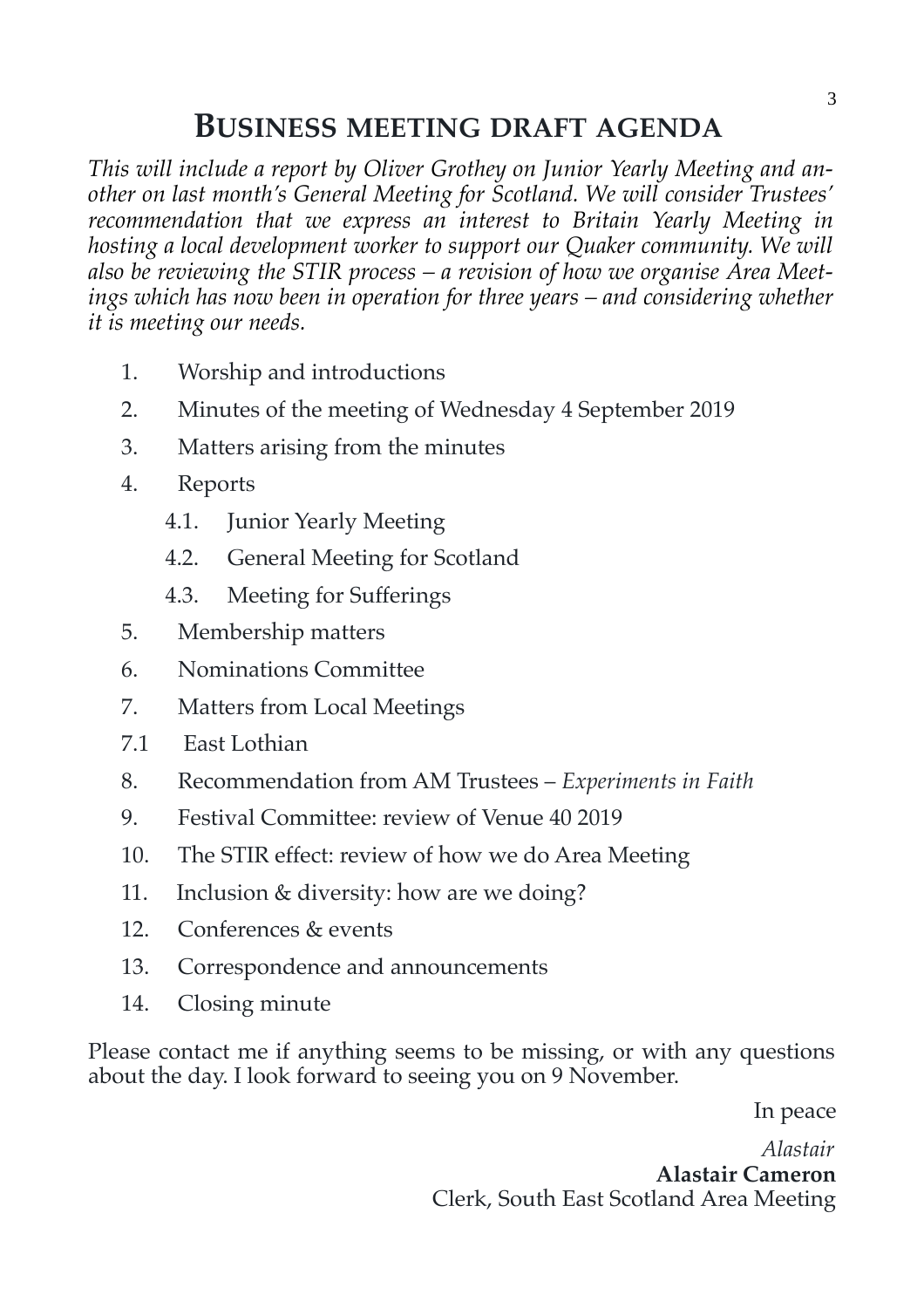# **Diggers' song for today**

It was great to see the wonderful Diggers' Song in the last issue of *Sesame*. Friends may be interested to know that Jane Lewis, who attends Portobello Meeting, has written an inspiring new version of the song for the climate crisis. *Leave the oil in the ground* uses a beautiful 17th century melody, and urges "gentle people all" to stand up now for the planet. Jane has agreed to let us reproduce the song below.

- 1. Leave the oil in the ground, sing out now, sing out now, Leave the oil in the ground, sing out now. For a future clean and fair, full of life for all to share We can show the world we care, no more carbon in the air Leave the oil in the ground
- 2. Leave the gas beneath the sea, sing out now, sing out now, Leave the gas beneath the sea, sing out now, This is an emergency, limit change to two degrees, The earth's our treasury, so leave a hopeful legacy, Leave the gas beneath the sea
- 3. Leave the coal in the seam, sing out now, sing out now, Leave the coal in the seam, sing out now, Let us turn our planet green, making energy that's clean Sun and wind and tidal schemes, come let's realise our dream Leave the coal in the seam
- 4. You gentle people all sing out now, sing out now, You gentle people all sing out now This planet to maintain, profiteering we disdain, Shameless companies we name, public ownership we claim, Leave the oil in the ground.

The score and voice parts are on the website of the singing group, Protest in Harmony: [https://www.protestinharmony.org.uk.](https://www.protestinharmony.org.uk/)

One of the few good things to come out of the climate crisis has been the proliferation of wonderful new songs, and Jane's have been taken up widely nationally and even internationally. Singing can be a powerful force both for the singers and for those sung to. Protest in Harmony offers a warm welcome to new members and to visitors to Edinburgh at its monthly sessions at 7 Victoria Terrace.

4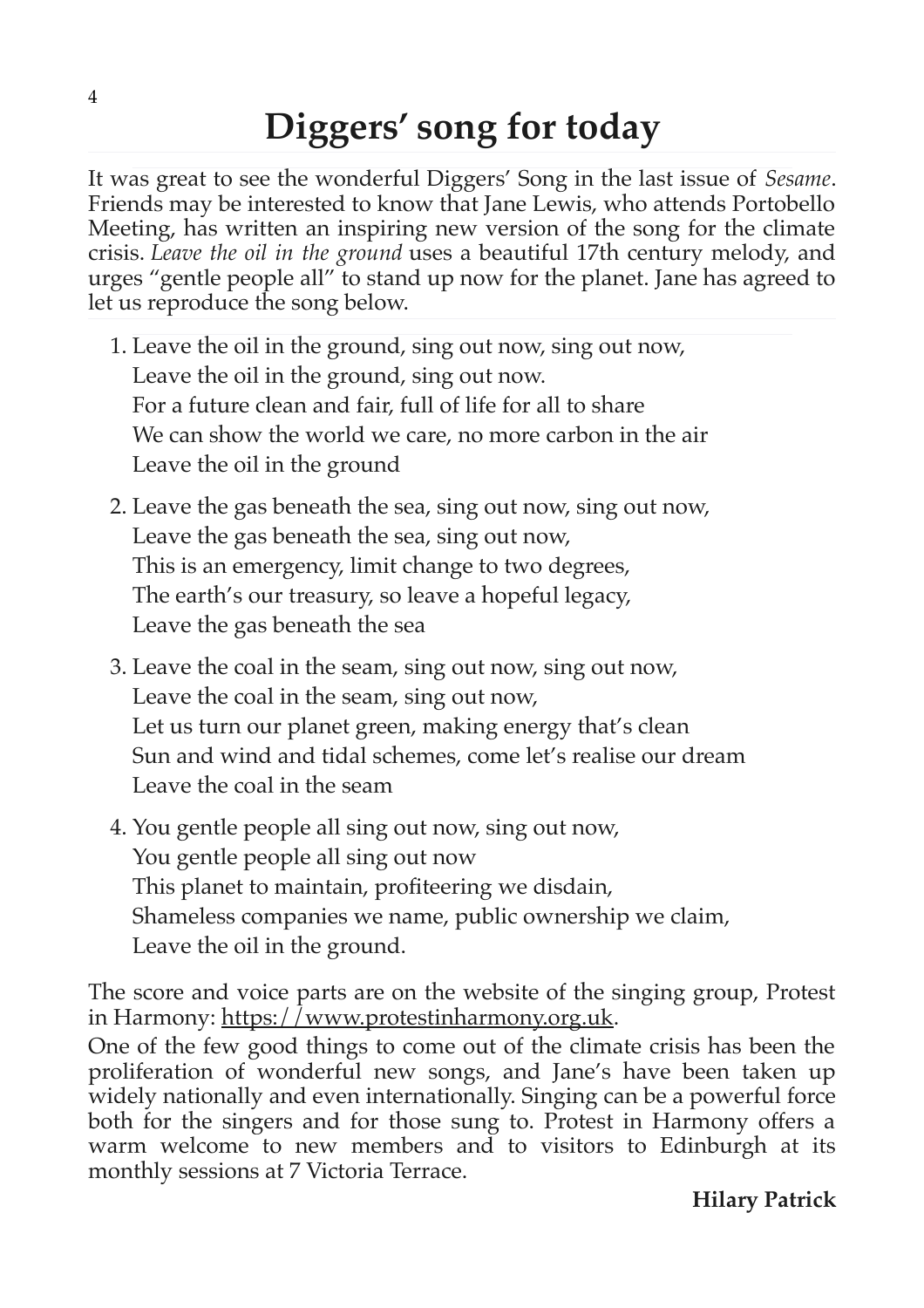### **Book of Discipline Revision Committee**

### *October meeting in Edinburgh*

Your committee met in Edinburgh over the first weekend in October, working very hard on the Friday and Saturday at the Quaker Meeting House so that we could join with Edinburgh Friends' all-age worship on the Sunday morning, and share their soup, bread and cheese lunch before going our separate ways.

Much of our time was spent working in small groups, and we are continuing to do so in preparation for our next committee meeting in December. On the Saturday night those of the group who still had some energy left came together to share something that they felt connected them with Scotland: we heard some very interesting stories and poems. I read Edwin Morgan's *Open the Doors! For the Opening of the Scottish Parliament, 9 October 2004*, which always chokes me up…

These are the key messages from our weekend:

As part of clarifying our process, we have been thinking about the purpose of the Book of Discipline. Part of our minute reads: *Our understanding now is that the purpose of the book of discipline is to reflect who we are as a community and where we might be going. It shares our Quaker story of where we have come from, in order to explain why we have reached where we are. It gives guidance on what it means to be Quakers in Britain Yearly Meeting, reflecting, expressing and nurturing our spiritual life and our Quaker way.* This is the start of a process and leads in to our Woodbrooke conference. Places on the conference are still available and we encourage Friends to book.

Accessibility and inclusion have been themes throughout our work so far. We are aware of the diversity within the Yearly Meeting and want the revision process to be a journey that we take together.

Many of your committee will be taking part in the Woodbrooke weekend *Why Have a Book of Discipline?* (8-10 November) and we hope that those attending will themselves feel a part of the revision process and help to engage those who aren't able to be there. Our next committee meeting will also be at Woodbrooke (6-8 December): please uphold us as we take the next steps on our journey.

### **Mary Woodward**

**CORRECTION:** In *Sesame* 225 there was an article, 'At the Book Festival' which referred to to new works on Gandhi and John Maclean, two in a series of 'Revolutionary Lives' which also includes biographies of Gerrard Winstanley, Shelley and Paul Robeson, as well as Jean Paul Marat, Sylvia Pankhurst, Hugo Chávez and others. The publishers of this commendable series are the **Pluto Press**, and not, as we mistakenly said (more than once), Verso. The Editor apologises for his confusion.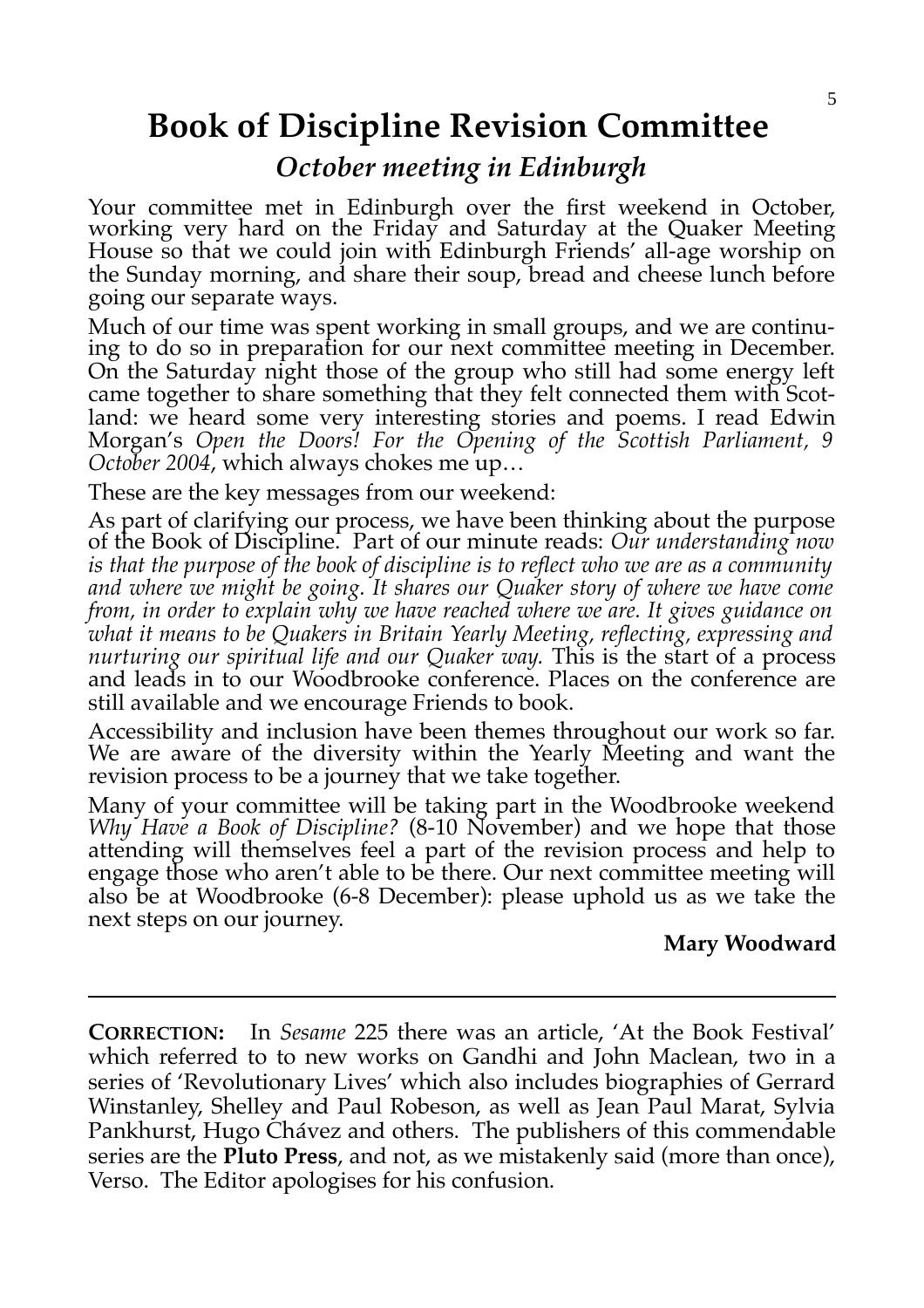# **Singing for Their Lives**

The Abu Dhabi National Exhibitions Centre (ADNEC), which has its head office in the United Arab Emirates, owns the ExCel Centre in East London. A large sign above the front entrance advertises the fact. The complex occupies a 100-acre campus that includes five onsite hotels among other facilities. Less well-advertised is the fact that the UAE is part of the Saudi-led coalition currently bombing civilians in Yemen where it also has a dismal record of coercion.

Human Rights Watch has documented abuses by proxy forces under UAE leadership in southern Yemen, including the use of excessive force during arrests, detaining family members of wanted suspects, detaining children along with adults and forcibly 'disappearing' dozens more. Former detainees and family members have reported abuse or torture inside facilities run by the UAE and UAE-backed forces. Yemenis who have criticized these abuses have been threatened, harassed, detained, and 'disappeared'. *https://www.hrw.org/world-report/2019/country-chapters/united-arab-emirates*

A surprising neighbour, you might think, for the citizens of Newham who have regularly opposed the Government-supported arms fair held there every two years. This time the Mayor of Newham, Rokhsana Fiaz, sent the following statement to *The Canary*:

"It is abhorrent that such an event should happen in Newham and it is important than we make clear our opposition to the Defence & Security Equipment International (DSEI) going ahead. Newham is a very diverse borough and many of our communities have links across the globe to those areas that have been affected by conflict, displacement and the horror of war. This council, in line with the motion approved at Full Council, is doing everything we can to prevent DSEI coming to Newham ever again."

The Mayor of London, Sadiq Khan, echoed her concern: He said: "London is a global city which is home to individuals who have fled conflict and suffered as a consequence of arms and weapons like those exhibited at DSEI. I will take any opportunity available to prevent this event from taking place at the Royal Docks in future years."

A 2017 poll for the Campaign Against the Arms Trade (CAAT) showed that 76 % of UK adults opposed the government's promoting arms exports to countries with poor human rights records, while 77 % believed it should not promote arms sales to buyers that had been accused of violating International Humanitarian Law.

But what does public opinion matter? The front page of the DSEI website is already advertising the next arms fair in September 2021. "It will have five key domain-focused Zones: Aerospace, Land, Naval, Security and Joint, all showcasing the latest equipment and systems." Their countdown shows that, as I write, there are only 727 days to go!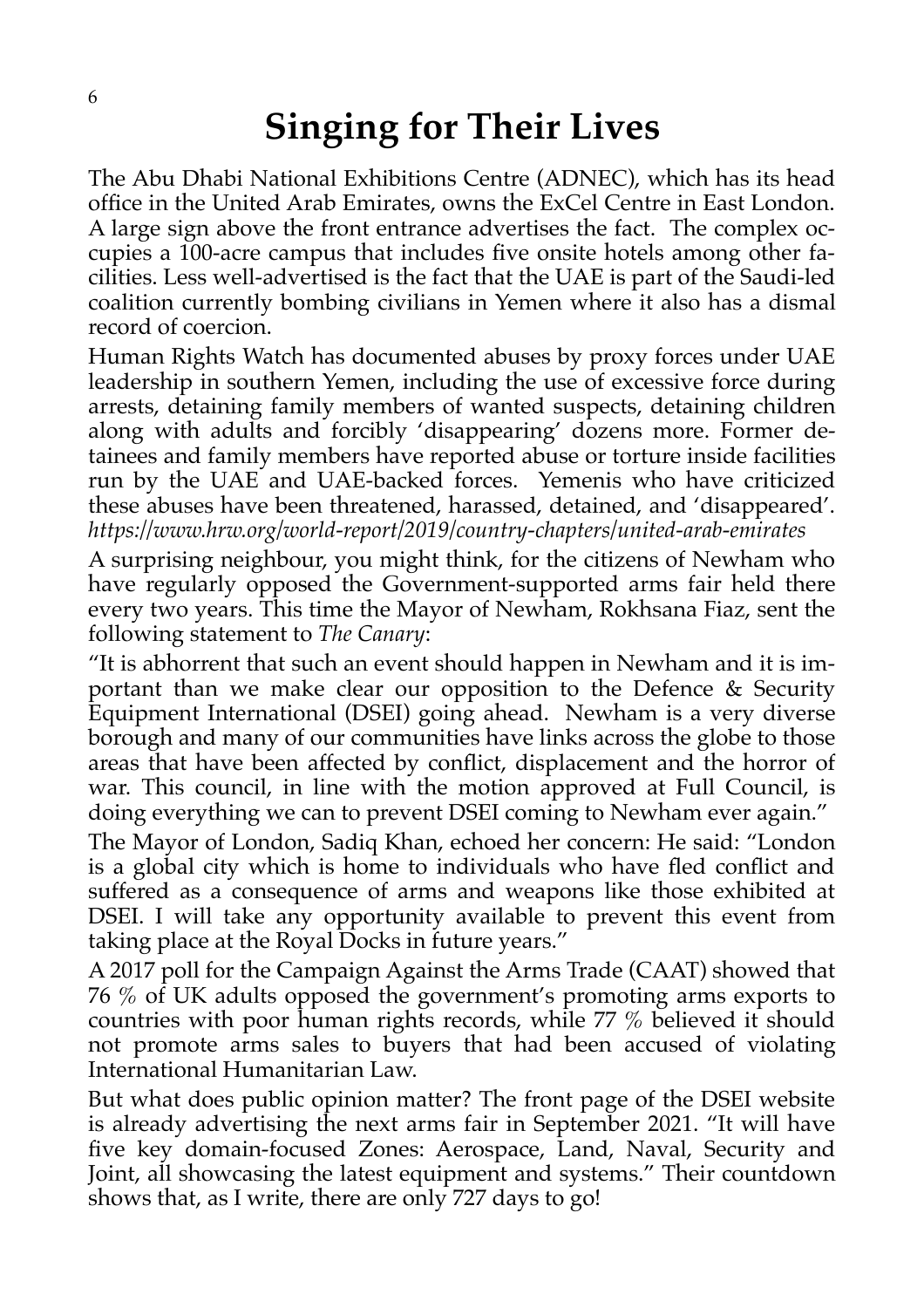They gladly explain: "The event is curated to consistently support both the prime contractors as well as small and medium-sized enterprises while, crucially, giving the UK exports a significant boost. On a rolling 10-year basis, the UK remains the second largest global defence exporter. In 2017, it won orders worth £9 billion and £4.8 billion respectively, up on the previous year (£5.9 billion and £4.3 billion)". *https://www.dsei.co.uk/event-news*

As the Defence Secretary, Ben Wallace MP put it in a speech on 11 September: "For those who didn't catch the headlines it's worth summarising. UK Defence has secured an extra £2.2 billion. An increase of 2.6 % above inflation between 2019/20 and 2020/21. Well above government's commitment to grow the defence budget by 0.5 % above inflation every year of this Parliament. It means that by 2020/2021 this year's £39 billion defence budget will rise to over £41 billion, the first time it's topped the £40bn mark".

(Meanwhile an Oxfam report has estimated that Britain has to date earned eight times more from arms sales to the Saudi-led coalition than it has spent on aid for its injured, traumatised and starving population.)

Ben Wallace continued: "As DSEI shows, the potential of our Defence sector is limitless. **But seizing our opportunities, realising our potential, demands we think big. It demands we all have a vision.** I hope you leave with the message that UK Defence is on the up, that our Defence industrial base remains the spine of our nation, allowing our forces to be the tip of our spear for Global Britain."

All very stirring, unless, of course, you're the parent of one of the estimated 85,000 children under five who have died since the Saudi-Arabian coalition started bombing Yemen in 2015. (One child dies approximately every ten minutes as a result of the ongoing airport blockade.)

Since that time the UK has licensed nearly £6.2bn worth of arms exports and related equipment to Saudi Arabia. In an article in *The Guardian* last June the UK's role in Yemen's war was spelt out by Arron Merat: "Every day Yemen is hit by British bombs – dropped by British planes that are flown by British-trained pilots and maintained and prepared inside Saudi Arabia by thousands of British contractors. Britain does not merely supply weapons for this war: it provides the personnel and expertise required to keep the war going. The British government has deployed RAF personnel to work as engineers and to train Saudi pilots and targeteers – while an even larger role is played by BAE Systems, Britain's biggest arms company, which the government has subcontracted to provide weapons, maintenance and engineers inside Saudi Arabia."

A successful challenge taken by CAAT to the Court of Appeal brought a temporary halt to this dreadful trade later that same month. But how effective has it been?

"British arms sales to Saudi Arabia have been ruled unlawful by the court of appeal in a critical judgment that also accused ministers of ignoring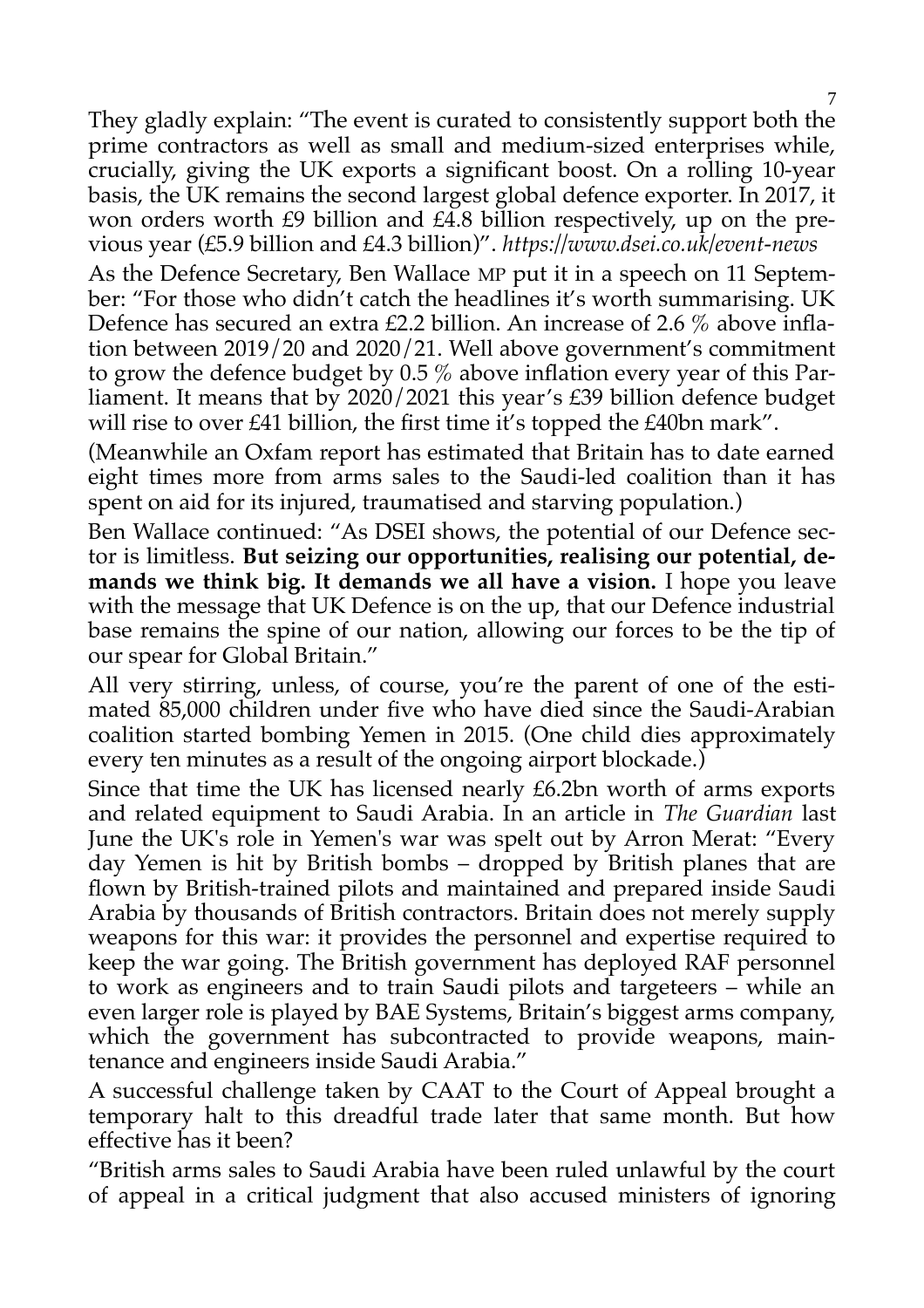whether airstrikes that killed civilians in Yemen broke humanitarian law. Three judges said that a decision made in secret in 2016 had led them to decide that Boris Johnson, Jeremy Hunt, Liam Fox and other key ministers had illegally signed off on arms exports without properly assessing the risk to civilians. Fox responded by suspending new arms sales to Saudi Arabia while promising to appeal against the verdict. Later, Fox was understood to have privately told at least one MP that he expected that the review process called for by the court would take about 10 weeks – and would not lead to any of the previous licensing decisions being overturned." *The Guardian* 20/6/19.

Sales have indeed continued, apparently in defiance of this ruling. In September the international trade secretary, Liz Truss, was obliged to apologise to a court for two breaches of a pledge not to licence exports to Saudi Arabia that could be used in the Yemen conflict. She said the granting of these licences had been "inadvertent".

Interesting, that use of the word "inadvertent". There was nothing inadvertent about the rigidly-forbidding mesh fencing which surrounded the ExCel Centre more than a week before the world's biggest arms fair was due to begin. To reach the East Gate, where people of faith gathered on Tuesday 3 September, meant a ten-minute walk around the fenced-off area from the hotels at the heart of the complex, overseen by DSEI security personnel and police officers standing along the route. A Freedom of Information Request into the 2017 costs illuminates the scale of this security operation. "The cost of policing DSEI 2017 was £823,750.00 and the overtime cost was £154,084.00. These are only Metropolitan Police costs and do not include any policing costs that may have been incurred by Ministry of Defence Police or British Transport Police. Total officers (all ranks): 2,810; Vehicles (all types): 440; 6 mounted officers."

The 2019 costs will certainly be higher. The security presence was formidable with more and more police vans arriving as the day progressed. While they were busy protecting DSEI from non-violent people of faith, the residents of nearby communities were left vulnerable. The day after No Faith in War Day a fifteen-year-old was stabbed to death three miles away in Byford Close, Stratford.

Several hundred Quakers from across the UK and beyond joined representatives from many other faiths on 3 September at the East Gate, where Roots of Resistance, "a community of Friends building a creative, vibrant and radical Quaker response to the Defence and Security Equipment International (DSEI) arms fair" guided and supported us through the day. There was worship, protest, a vibrant display of banners and flags, singing and there was calculated disruption to prevent the lorries from delivering their sinister loads. The mood was largely upbeat - "*We are a gentle, angry people and we are singing, singing for our lives,*<sup>*n*</sup> - at least until the arrests began just after 3 pm. Then each of those who chose to be arrested for their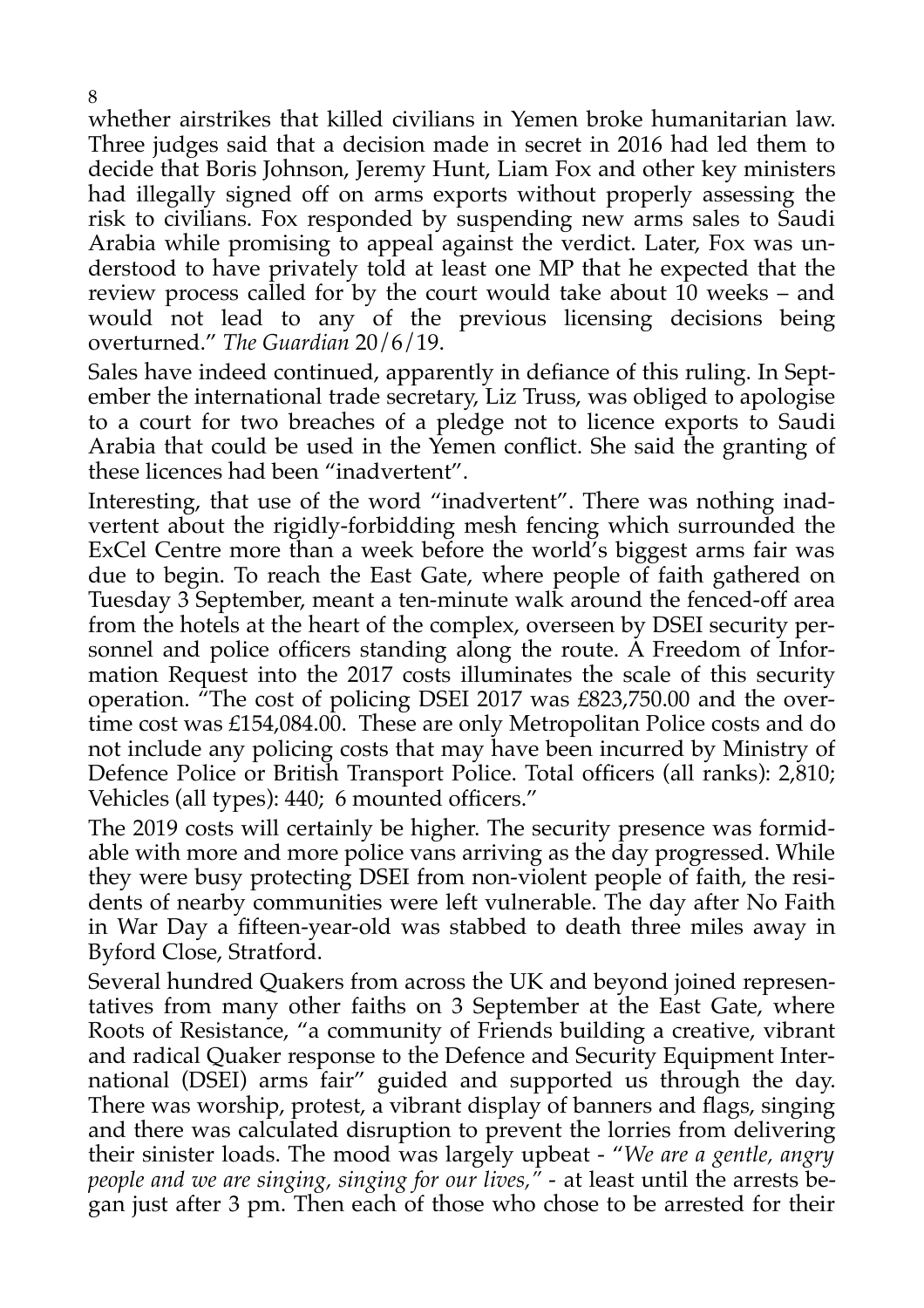beliefs were applauded as they were led away to be charged and the feeling grew more sombre.

There was no obvious evidence of police misconduct except for their intervention in the midst of the second Meeting for Worship (contravening the Human Rights Act, 1998, Article 9.) Oliver Robertson, Head of Worship & Witness for British Quakers, spoke to the senior police officer involved and elicited an apology from him. But it merely delayed the arrests.

"Seizing our opportunities, realising our potential … demands we all have a vision." But we do, Mr. Wallace. We do. It's just that ours is so radically different from yours you might not see it as such. Ours envisages a society where arms fairs are no longer sanctioned and it is no longer possible to kill children with British weapons and British military technology.

So in 2021 if the DSEI fair is allowed to happen again we will also be back, following our own vision, singing, singing for their lives.

**Lynne Barty**

*There are photographs of this protest at <https://rootsofresistance.org.uk/>*Ed.

# **General Meeting for Scotland**  *Aberdeen, Saturday 14 September 2019*

Extra seating needed to be brought in as we gathered in Aberdeen Quaker Meeting House, where the principal theme for the day was our response to the climate emergency. In all, some 60 were in attendance, including the Church Relations Officer of the Scottish Episcopal Church. During opening worship, a passage from Helen Steven's Swarthmore Lecture was read, reminding us that love and anger can legitimately combine through prayer and lead to committed prophetic action, which in its turn can bring about change. Eldership of the meeting was slightly formalised to assist the clerks in ensuring right ordering following the less than satisfactory ending to the previous GM in Edinburgh.

The first substantive business involved seven brief and often moving talks about how individual Friends had responded, either recently or over lifetimes to the developing climate and environmental crisis.

**Mike** explained how, against a background of family awareness, marred by tragedy and a personal sensitivity to the effects of biocides, he had developed acute awareness of health and environmental issues and a related teaching career. Young Friends **Maeve** and **David** spoke about being motivated to follow Greta Thunberg's example and participate in the Friday school strike movements. Faith, said Maeve, can be used to help avoid things, but Quaker faith helps her to engage and she has been led back to vegetarianism. **Richard** was first moved years ago by Al Gore's film *An*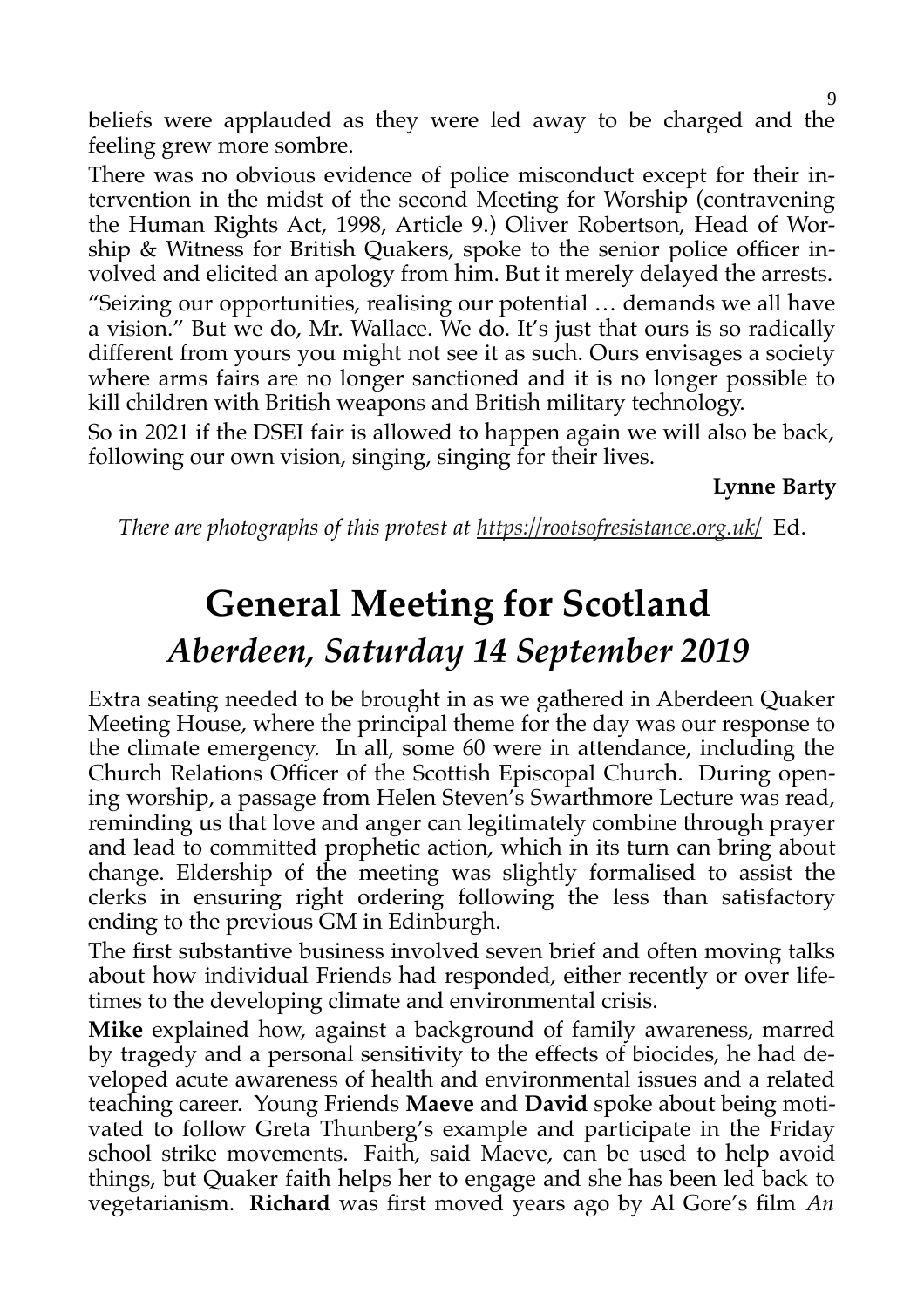*Inconvenient Truth* and more recently, since spending three months at Pendle Hill, has been inspired by James Nayler: 'Art thou in darkness … ? Art thou wounded in conscience … ?' He has greened his house and bought an electric car. Little actions can make a difference.

**Cath**, who grew up in Africa, is acutely aware how severely countries of the South are already being affected by climate change. Her career as a GP in this country has given her direct experience of how patients' health is affected by air pollution. She has been driven by these things and by Quaker testimony to green as far as possible her own lifestyle. **David** got involved in demonstrating against the building of the nuclear power station at Torness many years ago and spoke of the power wielded by the military/industrial complex. He changed his career from architecture to energy conservation and spoke about how race and class issues and neocolonialism are all linked into the climate crisis. Finally, **Elisabeth** told us how she got involved in tree-planting in Yorkshire 25 years ago before expanding on the work she has been involved in in Dunbar during the past four years. Dunbar was Scotland's first zero waste town, has a local resilience action plan and numerous projects which not only help to develop a sustainable economy but also create employment opportunities.

We returned to the subject of the climate emergency later in the meeting, when we were told about COP26, the 26th United Nations international conference of parties concerned with climate change issues, which is due to be held in Glasgow in November 2020. British and Scottish Quakers have already applied to be given observer status at the conference and we shall be exploring ways in which we can support it from the fringe and more directly by ensuring that delegates from poorer countries are given the support they need to attend. West Scotland Friends are receiving support from Friends House staff as they begin to address the work involved.

A wide range of Meetings' responses to the proposed QPSW zero carbon worker project had been received and GM agreed to support the hope that one of the worker placements will be in Scotland.

In other business during the day, we made three appointments including that of Nicola Maharg (West of Scotland) to be assistant clerk of GM from January 2010… Margaret Roy reported on the World Day of Prayer, Mary Woodward on the progress of work towards revising our Book of Discipline and Michael Hutchison on the work of our Trustees. We also agreed to invite the Journeyman Theatre to perform one of their plays when General Meeting is in Elgin next June.

Joyce Taylor and Mairi Campbell-Jack told us about our Parliamentary Engagement work:

The militarism in schools petition has run its course but we have been invited to raise the concern again in a year's time if we are not satisfied with the way our concern has been addressed;

10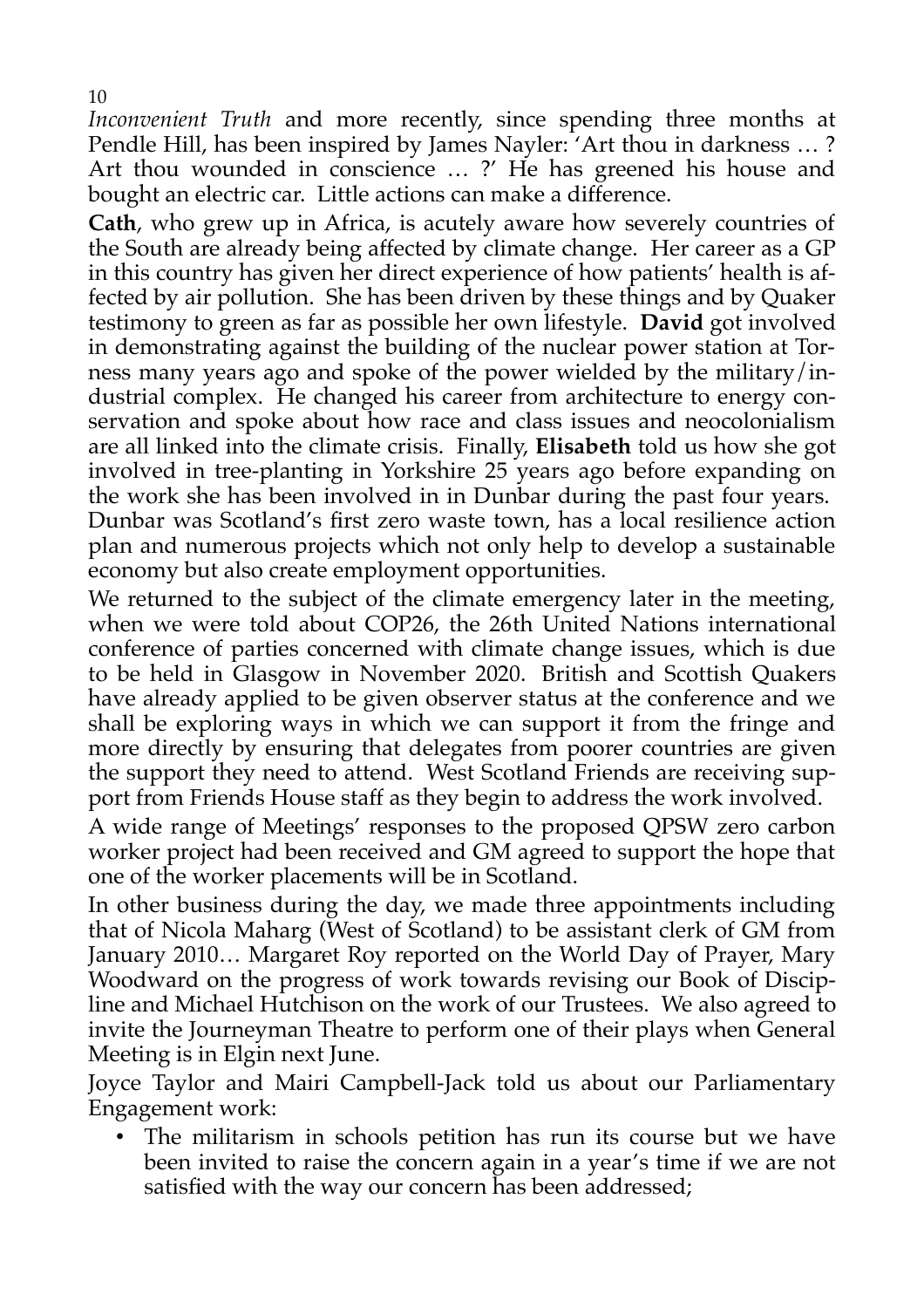- A very successful and well-attended event we organized at the Edinburgh Book Festival on land reform has made its mark and bodes well for future bids to be part of their programme;
- The Parliamentary Engagement project is currently being evaluated and we were encourage to contribute individually to the evaluation;
- We are making input to Holyrood's work on the climate emergency; and finally
- GM agreed we should join 'Together Scotland' forthwith to contribute to its work on children's rights.

It was a shame that the busyness of the afternoon agenda (which the clerks managed very well) prevented us returning to the climate crisis issue and exploring the possibility of taking forward meaningful corporate action. Despite this, it was a richly stimulating General Meeting and well worth my 6 am start and 10 pm return home to be there!

**Phil Lucas**

## *The Basis of Quakerism*

**HE GRAND MAXIM OF QUAKERISM is the claim that what unites us is** the belief that there is that of God in every one. The fact that people  $\mathsf{\mathsf{L}}$  mean widely different things by this is no drawback. It is a cast-iron THE GRAND MAXIM OF QUAKERISM is the claim that what unites us is the belief that there is that of God in every one. The fact that people mean widely different things by this is no drawback. It is a cast-iron answer to any religion at all.

What puzzles me is the distinction that seems to exist between the traditional Quakerism of Fox, Penn, Penington, John Woolman, Edward Grubb, Rufus Jones, yes, and that of the heretics Elias Hicks, John Wilbur and Joseph John Gurney. When they used words it was as part of an argument. Their utterances had a context, they were part of a terminology, they had meaning because they derived from a coherent and consistent theological framework. They used the disciplines of history and theology.

Compared with this rich dialogue growing out of experience, I find oneline summaries of a profound faith trivial and depressing. I just do not see how they can form any basis at all for the continuation of a vital religious tradition. They seem to operate as literary devices, stating and reinforcing emotion and sensibility, rather than conveying a challenging and transforming religious message. They form the substance of many Friends' understanding of Quakerism, as you know, and they are often claimed as the best contemporary explanation of it that can be given. They have no specifically Christian content and have produced the situation in which, in the unprogrammed tradition, it by no means follows that if you are a Quaker, you are also a Christian.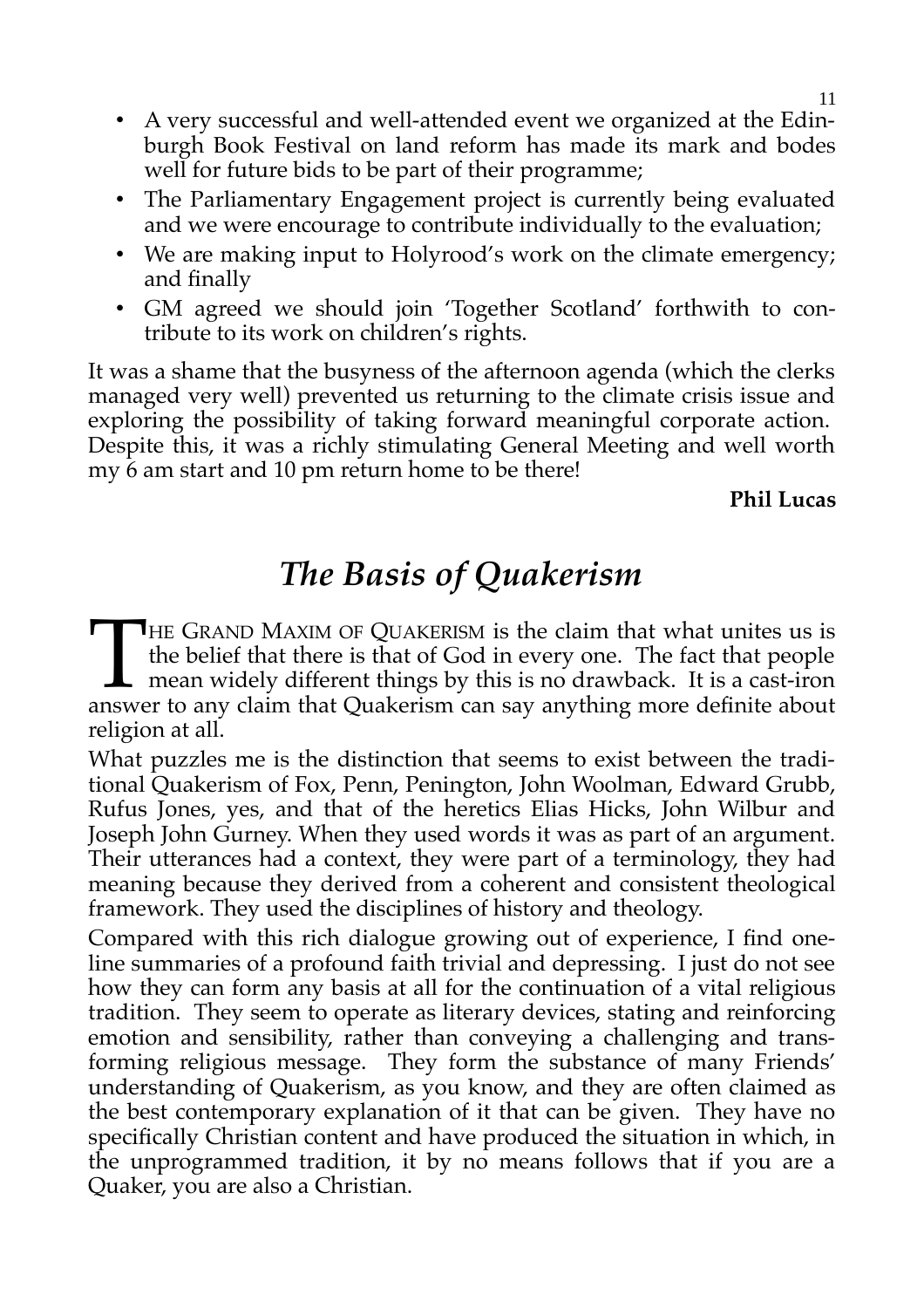Indeed there are quarters where Christianity is seen as an option for Quakers as a matter of personal choice but in no sense part of the corporate testimony of our Society. Anyone seeking to say that it is, may be told (as I have been) that they might be happier elsewhere. This apparent tolerance is often the mask for antagonism to Christianity, not indifference to it.

You have seen the way our meeting has developed over the last few years. Many people have joined us, who, as time has gone by, have been more and more outspoken about what they will not have. Some of them have had bad trips with evangelical sects of one sort or another, others have come among us with almost no understanding of the Christianity they criticise. The nature of our meeting as a worshipping group has reached the state in which I am highly inhibited in saying anything specifically religious at all in case I tread on somebody's toes. The ministry is bland, the elders do not know where they are, the children's committee has not got a clue about what it is supposed to be doing. The one thing that is out of the question is explicit Christian teaching.

And no wonder. In place of Friends' traditional doctrines and ways of discerning guidance, many modern Quakers take the view that the essence of Quakerism, and the feature which distinguishes it from the Christianity from which it has sprung, is that it has no doctrines. When any argument is put to such Friends in the form of an appeal to Quaker history or tradition as an authority for particular beliefs and practices, certain quite predictable moves tend to be made to try to nullify the force of the argument. I guarantee that if we had a discussion group about it in this meeting, each of the following points would be made within the first twenty minutes.

Look again at what I have called "the Grand Maxim". This produces the *minimalist* move which says Friends have many diverse beliefs, but unite round the conviction that there is that of God in every one. That is the spiritual sun round which they orbit. Now really. That statement is so unspecific as to be algebraic. You can read anything into it you like. Unless you know what you mean by *that* and what you mean by *God*, it is not much help.

In addition you have to show how things like the peace testimony and the business method relate to this "God" and that raises the question of the attributes of "God" and how you know about them – whether "God" is personal or not, or a creator or not, and the whole blessed theological agenda the move is supposed to save you from. It won't do.

You can avoid the awkwardness of this by making the *values* move. This denies all doctrinal commitment and says that in spite of wide variation of belief, Friends share many common values. What count are things like peace, justice, equality, non-violence, simple lifestyle, *etc*. This is, of course, perfectly true, but it is beside the point. I go to meeting to worship God, not to have values. Most of my values come from somewhere else, largely from my upbringing and education, and the number of people who have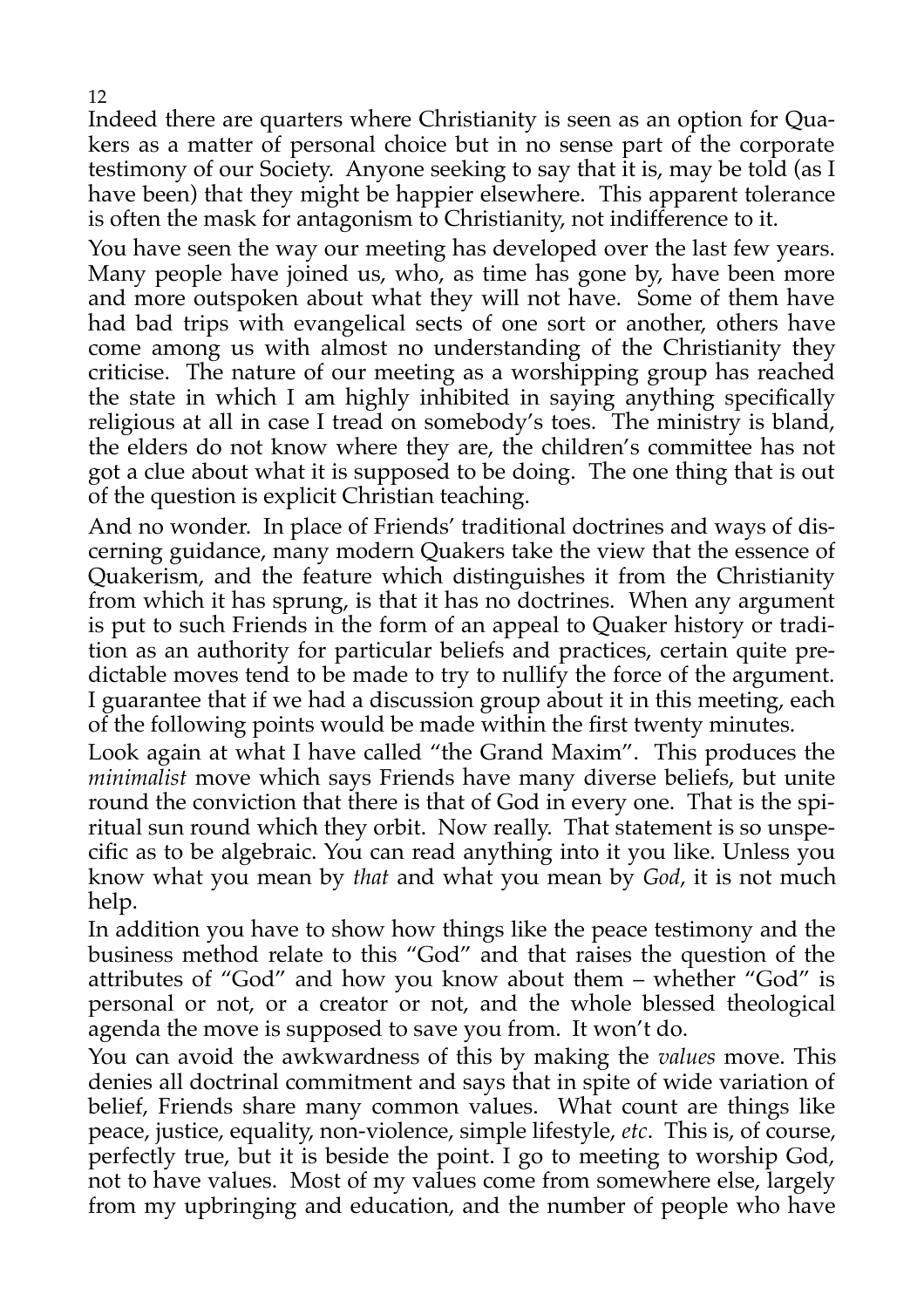the same values as me far outnumbers the Quakers. The values argument is attractive as a substitute for Christianity, but its fatal flaw is that explains too much. If it were true, the Society could enrol the whole readership of *The Guardian*, but if it did it might not still be the Society of Friends.

Finally, the *individualist* move can be utilised to do away with any sense of corporate commitment whatever. It is said in some quarters that the Society of Friends has never made any unalterable statements of belief. Hence, such statements as there are operate solely for purposes of information, to indicate what a given group of Quakers happens to believe at a given time.

This applies to standard personal expositions like Barclay's *Apology* or Penn's *No Cross, No Crown*. It also applies to the *Letter* to the Governor of Barbados [1671], the Richmond *Declaration* [1887], and all yearly meeting Disciplines. It is the very fact that Disciplines are provisional which permits us to change them when we see fit.

Many people deduce from this that no gathering or body may make any authoritative statement about what Quakerism is, so no subsequent generations can be can be bound by any such statement. Nor can there be authoritative teaching about matters of faith which members of the Society of Friends are under a duty to accept.

I sometimes hear Universalists arguing from these principles that the Society is precluded from denying membership to non-Christians, so its Disciplines should be amended to make Christianity a permissible option but not the basis of membership. Hence, no argument about the substance of Quaker belief can be derived from the tradition because the tradition denies the authority of tradition.

Unfortunately, this argument can be stood on its head. It is a set of assumptions about the nature of the Society of Friends which is in fact open to question. Who says that statements of doctrine were understood to be provisional? Or that yearly meetings cannot make binding statements? Or that it is a principle that Friends cannot prescribe the beliefs of their members? I know you do, but on what basis?

As soon as you move beyond personal preference and say that it is what you have observed, or that this is what you were told when you came to Quakerism, you are using an argument from tradition, and are open to challenge as to whether what you were told is, or is not, a faithful interpretation of that tradition. Now it is indisputable that Friends believe in "continuing revelation". But it is highly arguable whether that doctrine will support those who reckon that it is continuing revelation that is leading Quakerism toward Universalism.

The reason lies in the intentions of those who introduced the doctrine into the tradition in the first place. They understood it to mean that we continually receive the guidance of the Holy Spirit, the mode of Christ's continuing presence with us, in both our individual and collective lives. But the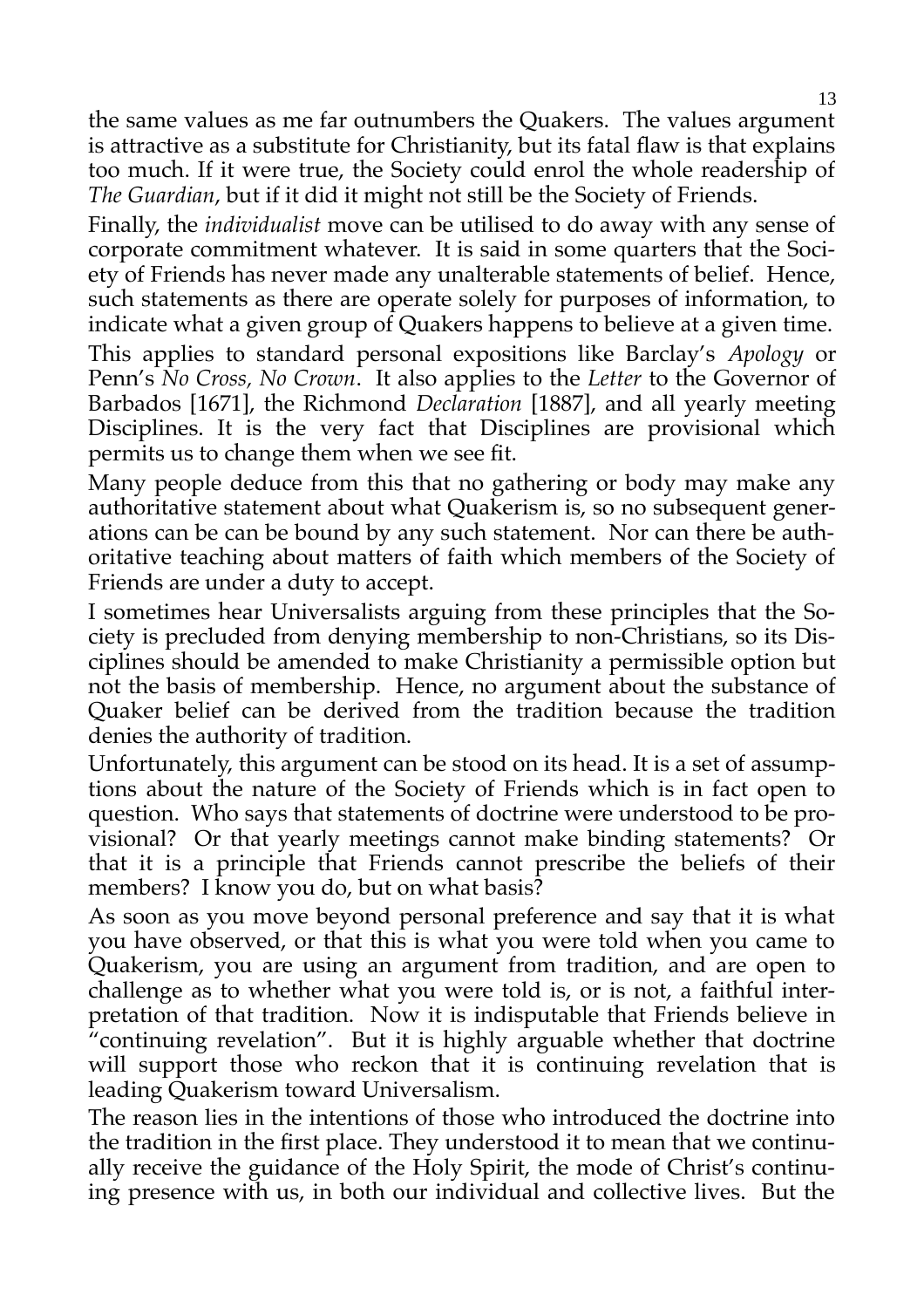gift is not automatic. There are conditions laid down for its continuance. We have to be faithful or it will be withdrawn from us. Openness to the leadings of truth in their understanding, rested on conversion to a faith in the triune God of the Christian revelation.

Continuous revelation is cumulative, not selective. It teaches us to believe more deeply, not more narrowly. It should create unity among us, not an association so loose that it is hard for anyone to speak on behalf of the group. It is not continuous revelation that has reduced our faith to few saws and maxims and transformed the powerful and demanding doctrine of the Inward Light to a vague conviction that there is somehow something of God in everyone, however you understand it, if you look hard enough.

Thus, you cannot answer the question "Who says?" by citing the doctrine of continuous revelation because it is part of the distinctively Christian doctrine of the Society of Friends and that is where you got it from. You ought either to accept the tradition, or else jettison it entirely, and face the fact that it may be human preference and not divine guidance that causes Quakers to change their collective minds.

### **John Punshon (1935-2017)**

*From 'Letter to a Universalist', Pendle Hill Pamphlet 285: written in 1989, because* "*since so many yearly meetings are now revising their Disciplines, this seems to be the right moment."*

### *'Time for Reflection' – Holyrood, 1 October 2019*

*On 1 October, our Clerk Alastair Cameron led the 'Time for Reflection' at the start of the afternoon's business at the Scottish Parliament. These are his his words, from the official transcript:*

Friends, as clerk of south-east Scotland Quakers, it falls to me to notify our national body [i.e. *Meeting for Sufferings*] of arrests of our members. This year, there have been eight arrests, involving six individuals. Those are some of the Quakers who have been arrested this year throughout the United Kingdom, mostly as part of extinction rebellion, or demonstrating against fracking. There were around 40 more arrests last month at a series of demonstrations against Defence & Security Equipment International's arms fair in London.

The practice of recording arrests in our "Great Book of Suffering" dates back to Quakers' earliest days in the 17th century. In those days, Quakers could be fined just for holding unauthorised worship in their homes.

Quakers are no longer persecuted, but some of us feel driven to do things that lead to arrest. Our book of guidance has something to say about this. We are told:

"Respect the laws of the state but let your first loyalty be to God's purposes."

We hear plenty of voices saying, "If you're so worried about the climate,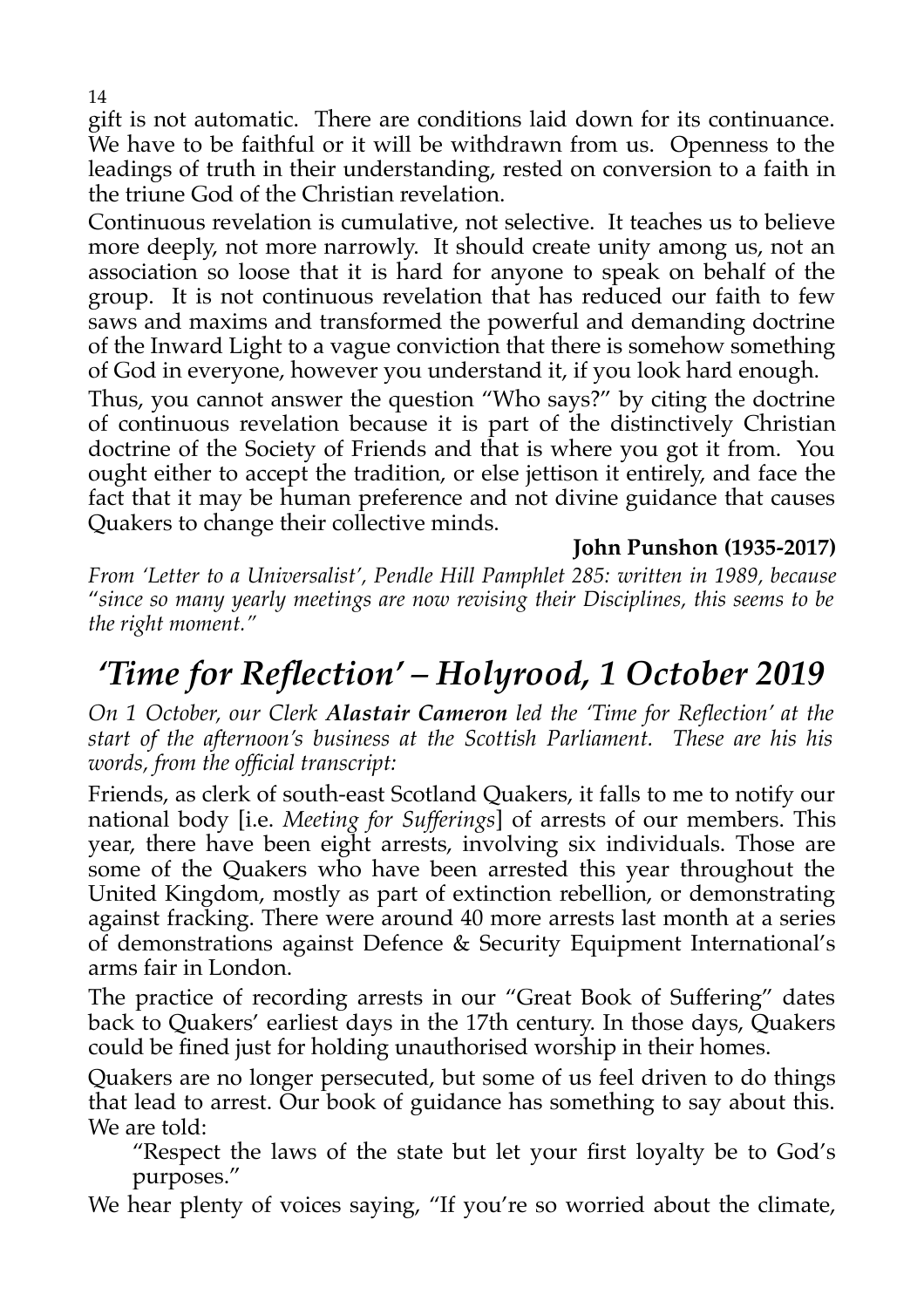why not focus on China or the US, where most pollution is happening? Why block traffic on North Bridge when Scotland already has some of the most progressive climate legislation in the world?"

Quakers will continue to do what we have always done: work in the place where we are and in the ways that we can, speaking truth to power.

Quakers addressed Charles II directly in 1660, declaring:

"our principle is to seek peace … seeking the good and welfare and doing that which tends to the peace of all".

Today, that means living out our convictions about the climate crisis, as well as about the causes of war. We feel driven to act. For some, that will mean a change in our diet or our decisions about how we travel. Others will go further, sometimes getting arrested, and they will do that with the support of the Quaker community.

We commend the work of this Parliament to address the issues, but we are worried. We worry that change is neither going far enough nor coming fast enough, and that good efforts will come under constant pressure from backsliding interests.

In a world turned upside down, the clearest messages are now coming from those who have done least to create this emergency, and who have the greatest stake in seeing it resolved: our children and grandchildren, as they lead the school strikes. We are amazed and heartened as we hear them speak truth to the powerful and, hard though their messages may be, we know that we must listen.

# **Meeting for Sufferings: two reports** *6 July 2019*

All the papers for the July meeting are available online at

https://www.quaker.org.uk/documents/mfs-2019-07-agenda-paperspackage

The minutes and other follow-up material are available from

https://www.quaker.org.uk/documents/mfs-2019-07-follow-up-package

### *Court & Prison Register*

 Some 14 Friends were reported as having been arrested in connection with one or more alleged offences undertaken as part of Extinction Rebellion actions. Five of these are from South East Scotland Area Meeting:

 Cath Dyer Justin Kenrick Saul Kenrick Lesley Morrison Eva Schonveld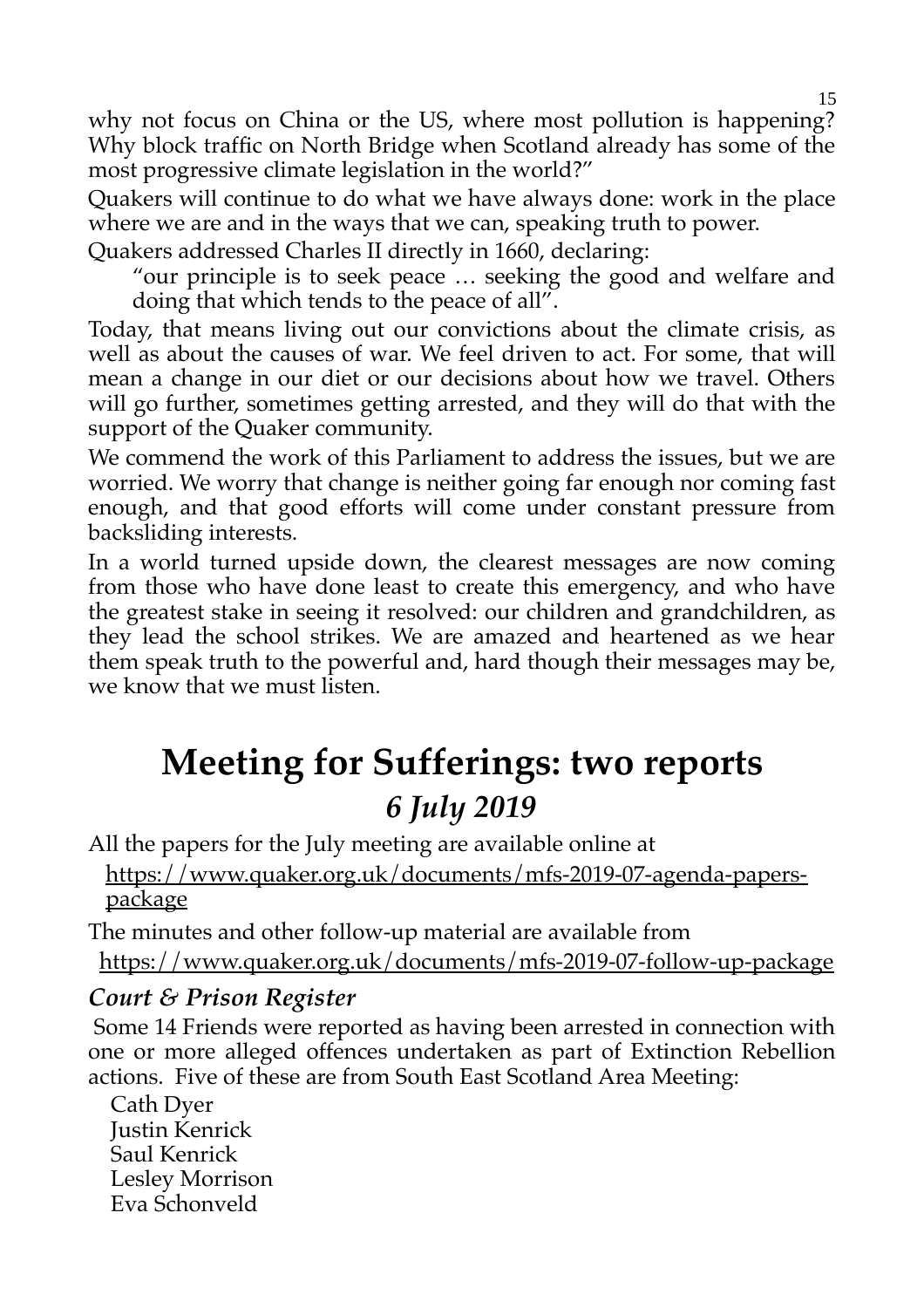#### 16 *Gender diversity*

Meeting for Sufferings was to consider this matter in more detail at its October meeting.

The background for discussion was the November 2018 statement by Quaker Life Central Committee (QLCC) *Quakers and gender diversity,* and the *YFGM minute and values statement* from Young Friends' General Meeting. (The YFGM statement is at least in part a response to the QLCC one.)

We were asked "to encourage Friends [to reflect on these statements and] to explore this in our local Quaker communities."

My personal view is that it is the very politically-charged issue of shared spaces that is implicated in conflicting interpretation of the wordings where it is felt that "the two statements contradict".

Although the MfS agenda quoted above continues "... perhaps using the resource provided at the end of this paper", I doubt that this issue can be explored without participation from both sides of the matter, as third party assertions of the form 'feminists think  $X'$  or 'trans-rights people think  $Y'$ are rarely either accurate or useful.

QLCC are happy to receive submissions, which will be treated confidentially if so requested, from individuals and Meetings on this matter.

### *Other business*

### **Sustainability**

Three thoughtful minutes were received. I particularly like the *West Weald AM Statement from the Quaker Meeting for Worship held at the Extinction Rebellion camp at Marble Arch, Easter Sunday, 21st April 2019.*

MfS took no action to speak of.

### **Refugees and asylum seekers**

QPSW Central Committee is trying to raise £75,000 to keep support for its 'Sanctuary Everywhere' project going for another year. It is hoped not just to continue providing support, resources and advice to Sanctuary Meetings, but also to develop more infrastructure, tools and resources, to help the network be more sustainable.

https://www.quaker.org.uk/our-work/social-justice/migration

(I *think* this is an England-&-Wales-only initiative at the moment.)

### *Trustees*

At their June meeting, shortly after Yearly Meeting, YM Trustees (in conjunction with Woodbrooke Trustees), made a major decision about the future of Britain Yearly Meeting.

The two bodies issued a joint statement, commending "a meeting-centred approach to providing support [which] can deepen our worship and transform our communities." They said: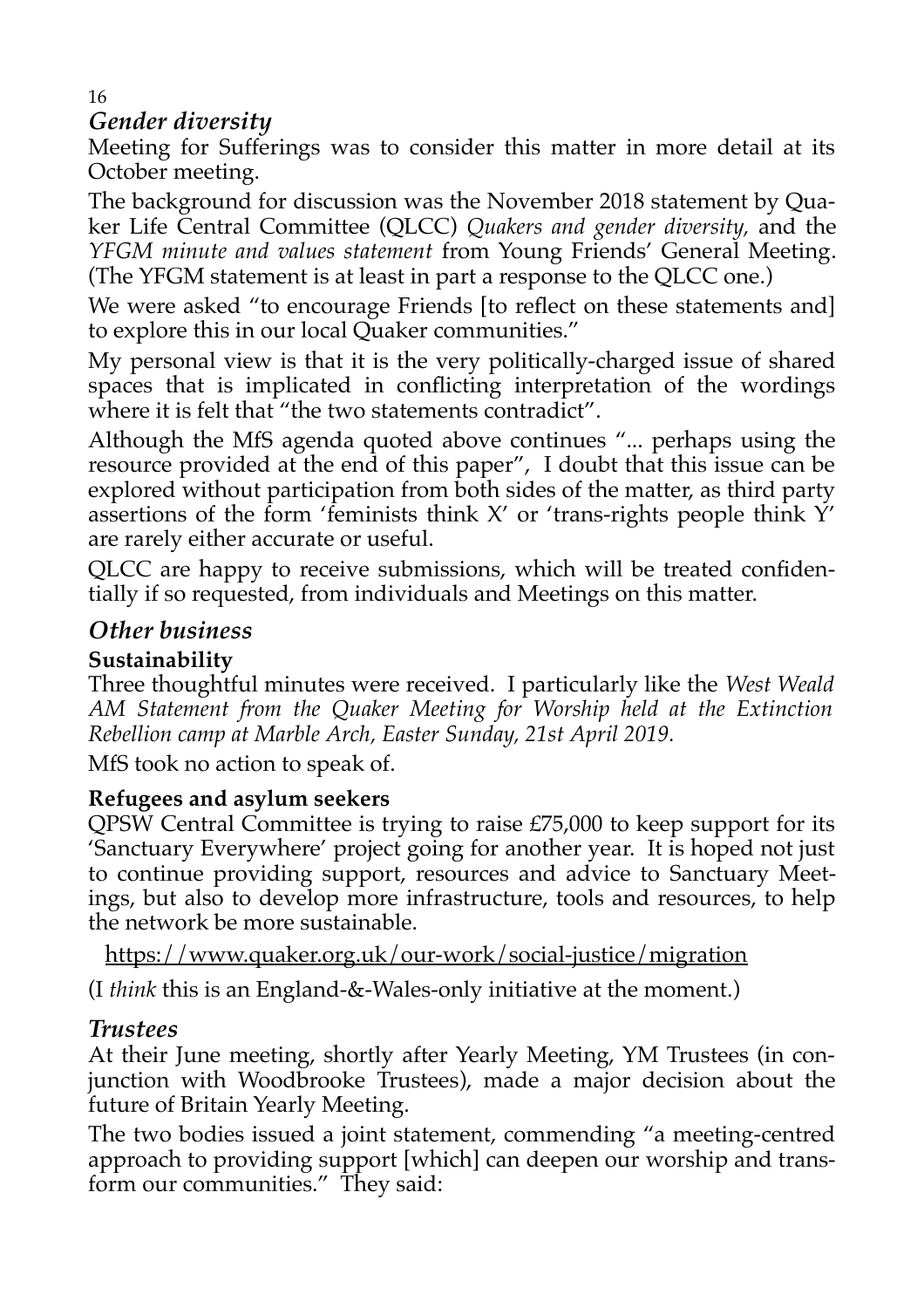*We share the aspiration to*

- *a) extend and expand the current model of Locally Based Development workers so that there is a local development worker within reach of every Meeting in Britain within 5 years.*
- *b) work rapidly towards more local support for Meetings and begin to experiment with new regional bases, hubs or clusters.*

### Sufferings' minute reads, in part:

*Change will not happen overnight and [*?trustees*] have reminded us that some work that is dear to our hearts will have to be laid down to find the investment for meeting-centred support.*

*However, the time to invest in the future of Quakers in Britain is now, whilst we have reserves to enable the management of change – of infrastructure and of culture.*

Caroline Nursey, the Clerk of Trustees, said the details on how this will happen are still "totally up in the air". What is envisaged is "not a cookiecutter" [*i.e.* something undifferentiated]; the same thing is not going to work everywhere, and "evolution not revolution" is to be worked for.

One example mentioned of how change could come about was that an Area Meeting with a lot of money could fund a worker for itself and for a neighbouring AM. Centrally, we will use reserves to cover the [short-term] overspend; transition planning is in the hands of Management Meeting.

It was made clear that we're not closing Friends House! Management Meeting are working actively on what will be devolved, and where, when and how this will happen; also, what IT infrastructure will be needed. Hubs/clusters/bases are important for staff welfare: 100% lone-working is not always an easy life.

When asked what was meant [in *(a)* above] by "within reach of", Caroline replied that that was a challenging question.

Many people expressed surprise that we'd gone from pretty broad statements of support for some kind of follow-on to the Vibrancy project by Sufferings (in April) and Yearly Meeting (in May) to a firm decision about major restructuring of our central work without *any* further discernment being asked for or given by those two bodies.

My personal view is the cost is not just financial – we are admitting we can no longer say that we take care of our business ourselves, we have to pay someone to do it for us. This may well be necessary, but it saddens me to lose such a central part of our understanding of our distinctive nature.

### *4-6 October 2019*

All the papers for the October meeting are available online at

https://www.quaker.org.uk/documents/mfs-2019-10-agenda-paperspackage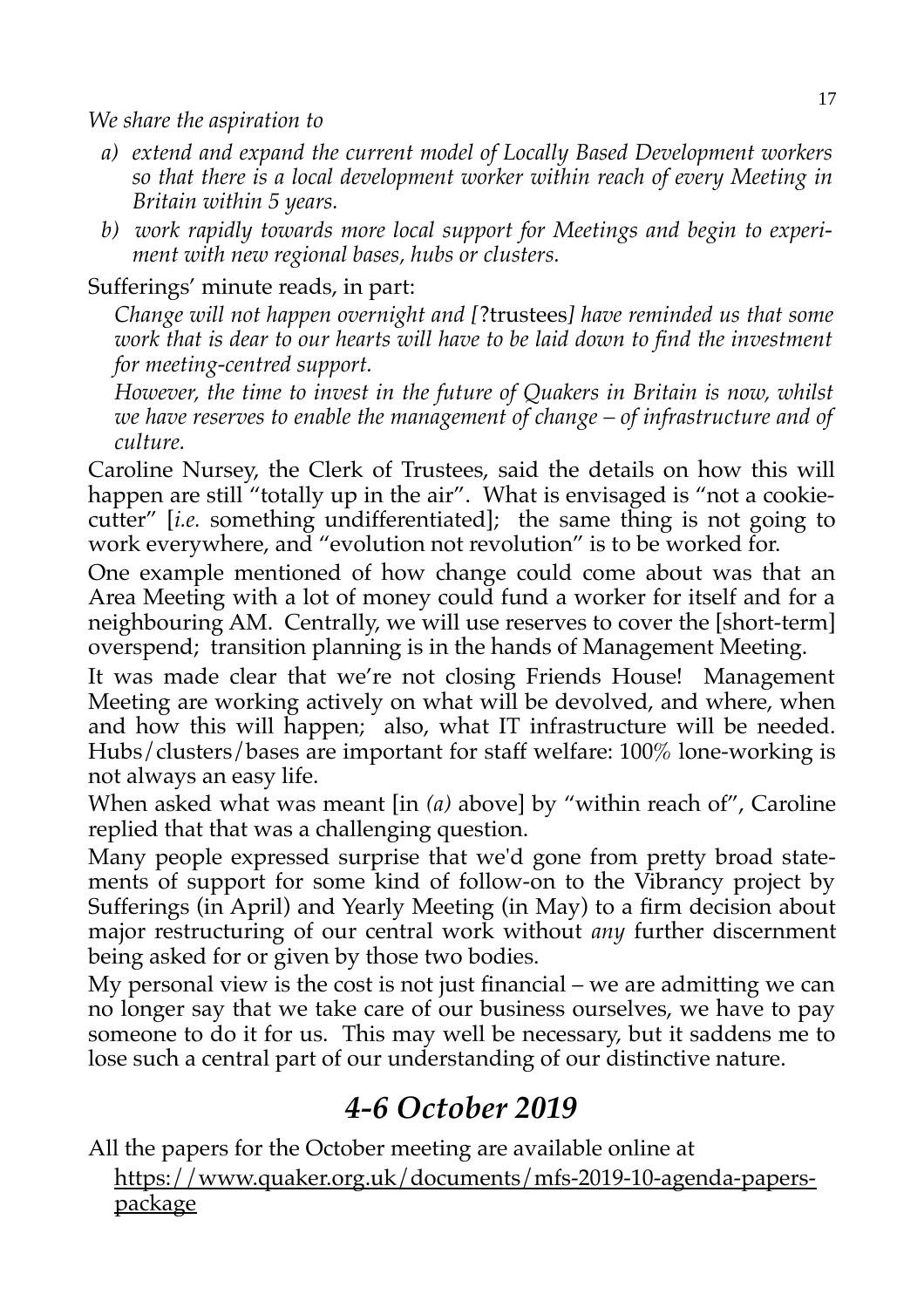18

The minutes and other follow-up material are available from

https://www.quaker.org.uk/documents/mfs-2019-10-follow-up-package

This was a residential weekend meeting, at Woodbrooke, which was welcoming and peaceful as always.

We heard a number of reports (all in the linked-to documents above), and had some thoughtful deliberation, but very few actual actions were taken.

### *Court & Prison Register*

We spent rather a lot of time agreeing guidelines for what does and does not count as "suffering for the faith".

It surprised many that there was a presumption that any Friends setting out on a course of action likely to result in arrest should test their concern with their Meeting in advance if at all possible.

### *Sustainability*

"How might we be called to act next?" We heard introductions on the five 'strands' identified.

- *Eldership*

Eden Grace, this year's Swarthmore Lecturer, had two striking phrases: "All creation was being set free to be true to itself" and "Right purpose, right use, right relationship"

- *Oversight*

We were reminded that action depends on community since, acting alone is too hard; and of the need to change community norms (with regard to energy use, in particular) and of the conflict of economic growth *vs*. finite resources. This was continued in:

- *Living Faithfully*

We must think about energy as *part* of a decision, not a 'retro-fit'. Is the Eco-church movement a possible source of guidance?

- *Right Ordering*

The introduction was by Martin Ford of the Quaker Stewardship Committee, see below; and, finally,

- *Witness*

Some anger was expressed about the narrowness of our witness: "too neat, too tidy": an impact is needed on the wider community (*i.e.* not just the "white middle-class").

In a small group, I heard for the first time the phrase "Just transition" [*i.e. just* as in 'justice']; to bring the less privileged with us on sustainability, we need to show there is a way forward that does not destroy what little livelihood they may have. See [1] for an introduction to this idea as included in the 2015 Paris Agreement.

Trees came up a lot in discussions of action that can be taken locally, and the suggestion of creating Quaker burial grounds to grow trees and save the huge energy costs of cremation.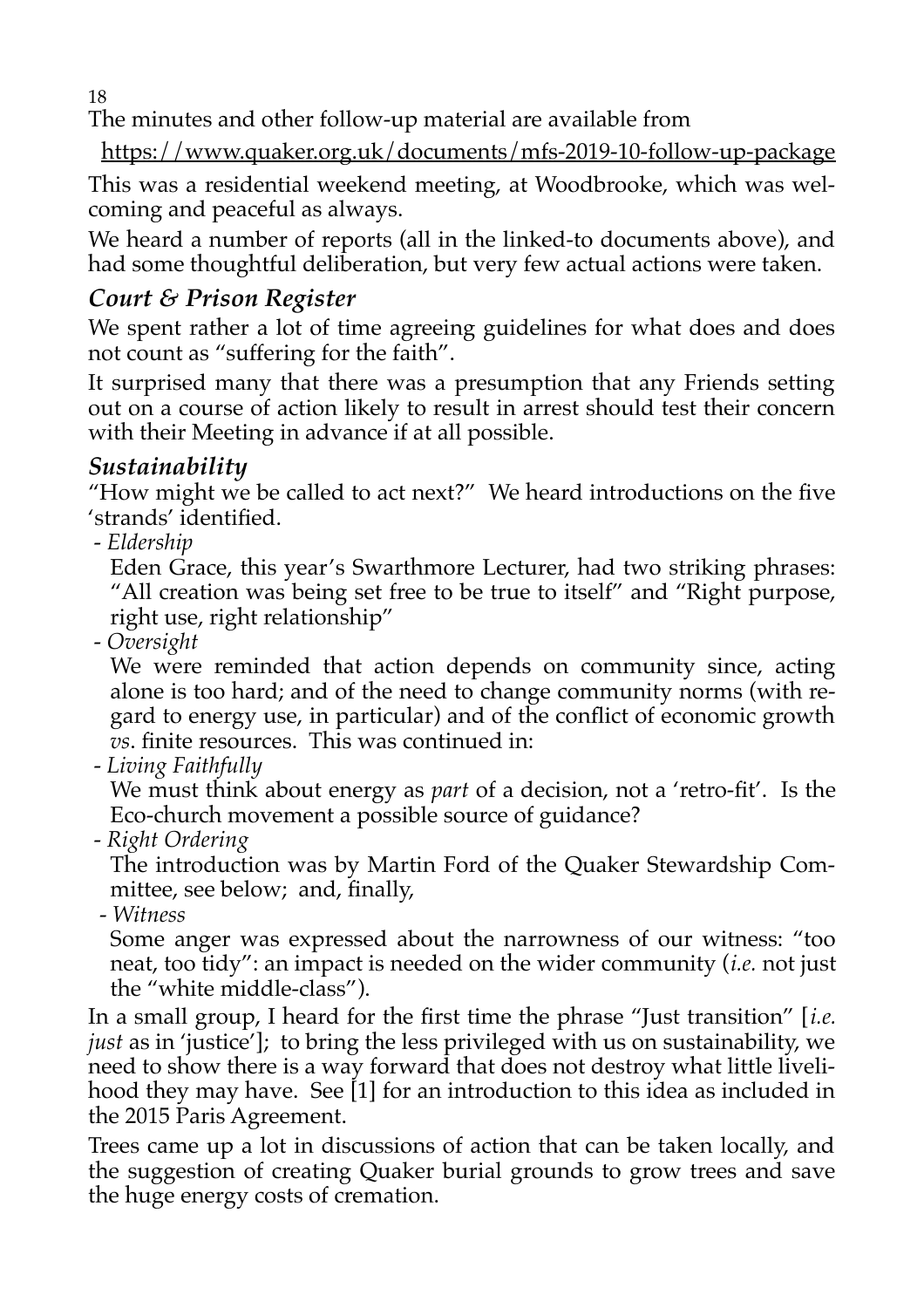### *Trustees*

We returned to the topic of structural changes in Britain Yearly Meeting.

"Meeting-centred support" (see [2]) is the new buzz phrase; 'vibrancy' is no longer mentioned.

On Woodbrooke, we heard that numbers attending are down over several years, and of the need for renewed purpose to meet Friends' and others' needs. A survey had been done; the main points noted were:

- Woodbrooke needs to come to Friends:
- \* BUT it's too expensive (particularly when compared to getting someone from Friends House 'for free').

The planned changes are an opportunity for renewal. J.W. Rowntree said "Woodbrooke should not be a privilege for the rich".

### *Quaker Stewardship Committee*

We learned about this little-known body, which works to help Meetings take proper care of their resources: principally, but not exclusively, property.

A member of Sufferings said of the Society that "we are a bottom-up organisation, and I don't know of any other" to which Ursula Fuller, the Clerk to the Committee, added: "The bottom *is* the top." She also said: "Yearly Meeting decisions are taken with care because they are understood to be, as a matter of our faith, decisions by *all* of us."

### *Assisted dying*

This has come around again from concerns sent to Sufferings from several English AMs. We attempted to focus on what we *as Quakers* have to say. My memory of our experience in Scotland is that we are unlikely to reach unity on the question, but might that in itself may be a worthwhile contribution to the wider public discussion?

"Not reaching unity is not a failure" (Paul Parker, Recording Clerk)

The MfS session reflected a wide range of positions.

Studied neutrality is also a possibility (See [3].)

We were usefully reminded that even *considering* assisted dying is, at least currently, very much a possibility only to the privileged.

### *Speaking out*

We were reminded that there is a policy governing "public statements and comments" from, among others, Area Meetings (typically having been agreed in an Area Meeting for Business and published over the name of the Clerk), and individual Friends, particularly in the context of marches/ vigils/protests where any of us may find ourselves confronted by a microphone and camera. (See [4].)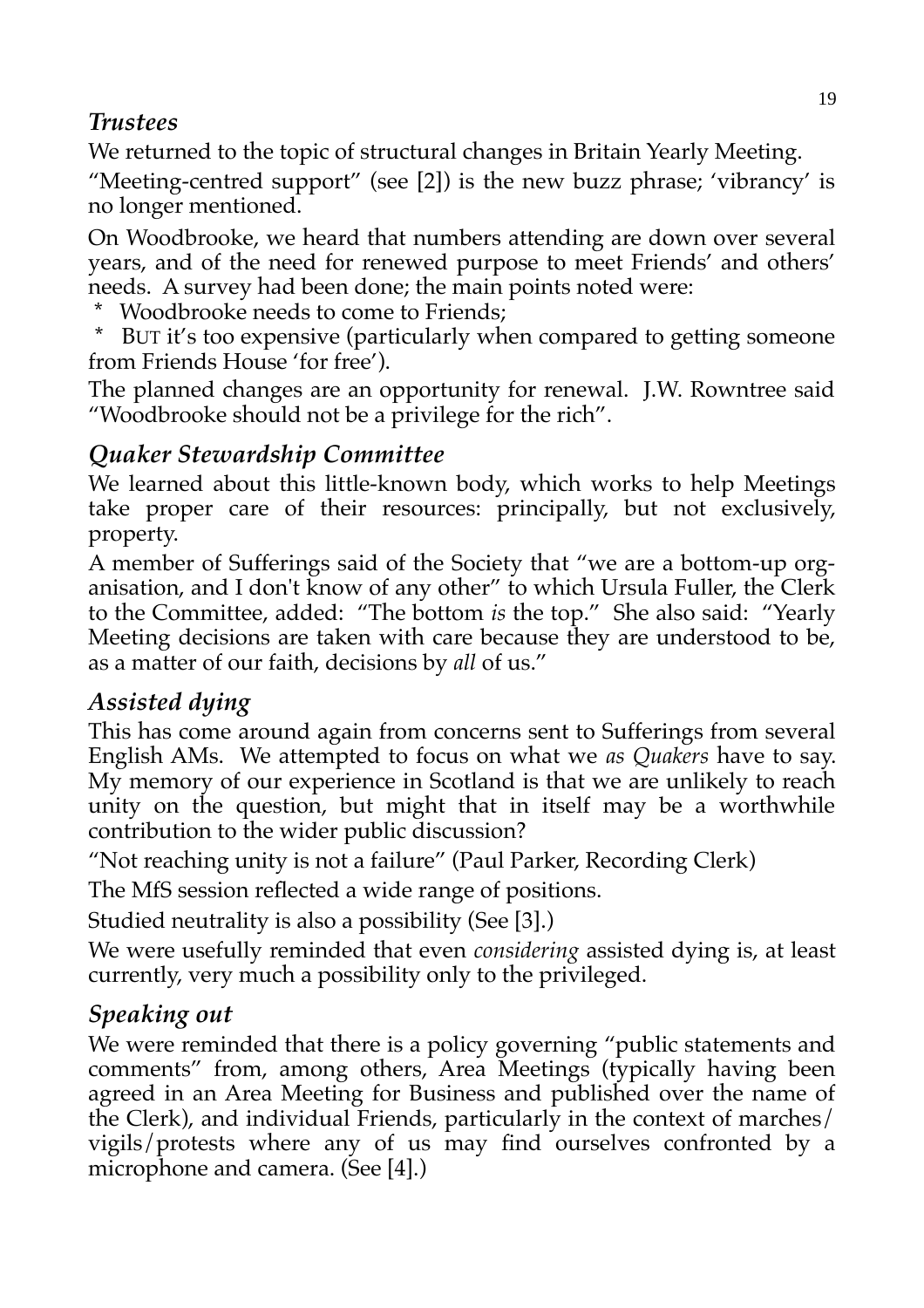It was mentioned that there is a moderated Facebook group related to this. As I said in my report of the discussion of our 'Post-truth world' at Meeting for Sufferings on 2 February this year [*see* Sesame *222, p. 5*]:

"Finding the courage to challenge lies is hard enough to do in person; and it is even harder to do on social media, where the response may well be both manifold and obnoxious, the latter particularly in response to challenges from women.

"Can we find ways to provide safe online spaces, perhaps taking EAPPI as a model?"

### **Henry S. Thompson, SE Scotland AM representative**

- [1] http://www.lse.ac.uk/GranthamInstitute/publication/climatechange-and-the-just-transition-a-guide-for-investor-action/
- [2] https://quaker.org.uk/our-organisation/support-formeetings/meeting-centred-support
- [3] https://www.ncbi.nlm.nih.gov/pmc/articles/PMC3505400/
- [4] https://www.quaker.org.uk/documents/speaking-out-briefing

# SOUTH EAST SCOTLAND AREA MEETING

### **Minutes of Area Meeting held on Wednesday 4 September 2019 at Edinburgh Quaker Meeting House**

### **2019/09/01 Worship and introductions**

During worship, we have heard a reading from *Quaker Faith & Practice* 14.18 about stewardship. We are reminded of the need for integrity not just in looking after our funds, but in all our dealings; whether formally appointed or not, we each have a responsibility.

We have also heard of three recent deaths: Jimmy Smith, on 29 July, and Pat Newbury, on 15 August, both members of Polmont local meeting; and Merylin Smith of Central Edinburgh LM on 7 August. We express our sympathy with the families and with those who were close to all of them. In particular, we stand with Polmont meeting in their sadness at the loss of two Friends so close together.

We have ensured those present know each other's names and meetings. The attendance will be recorded in the concluding minute.

### **2019/09/02 Minutes of Meeting of Saturday 22 June 2019**

We ask our Clerk to ensure that minutes of our Area Meeting held on 22 June 2019 at Kelso Quaker Meeting House, are signed and entered in the minute book.

20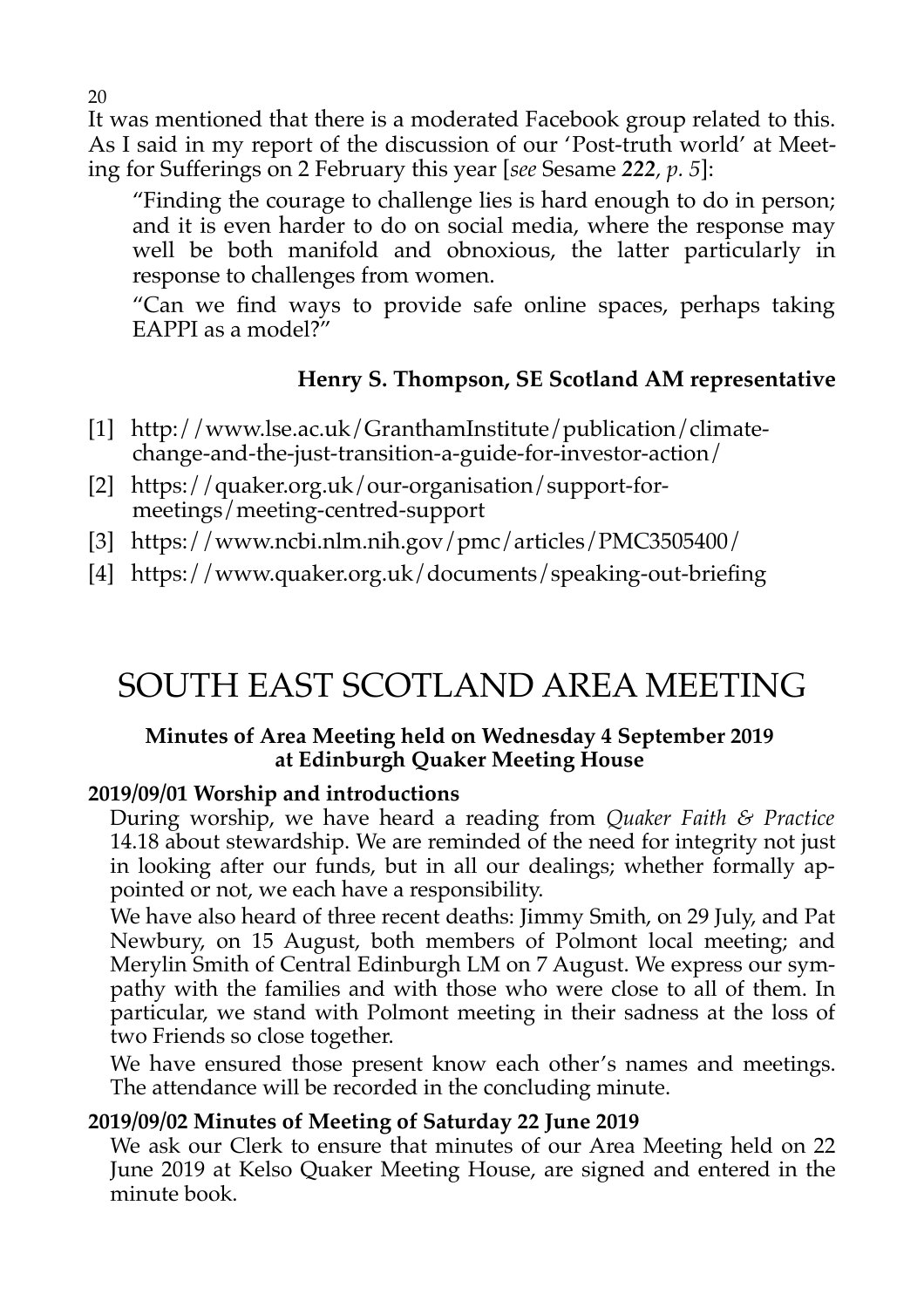#### **2019/09/03 Matters arising from the minutes**

### **1) Roots of Resistance (***2019/05/09 and 2019/06/03.1 refer***)** [*See also p. 3*]

We have heard from Cathy Holman (P&M) who has just returned from London, where along with others she participated in challenging the DSEI (Defence & Security Equipment International) arms fair being held this week.

Hundreds of Quakers gathered, and took part in spiritual and practical preparation at Friends House on the previous day.

The action itself included two meetings for worship, held with people of other faiths, which succeeded in blocking roads to the arms fair. In an epilogue a Catholic nun from Africa spoke of movingly about her experience of war. This brought the day to an end.

We have appreciated seeing some of the banners Cathy brought back with her, prepared by members of our meetings.

We thank all who took part in this impressive witness for peace.

### **2) Robin Naumann/Anna Liebmann wedding (***2019/06/06 refers***)**

We appoint Sarah Martin and Chris Booth to serve as Elders at the meeting for worship for the marriage of Robin Naumann and Anna Liebmann on 16 November.

#### **2019/09/04 Decision by between-meetings procedure: Falkirk peace bench**

Our clerking team took the following decision on 4 July, in consultation with the treasury team:

*By minute 2019/03/06, Area Meeting authorised our treasury team to pay up to £500 for the Peace Bench being installed by the Peace Pole in the Helix, Falkirk. The price of the bench was £487.68 but it was subject to VAT. We now authorise our treasurers to pay the full amount of £585.22 including VAT.* 

### **2019/09/05 Membership matters**

### **1) Deaths**

We record the following deaths:

of our Friend Jimmy Smith (Polmont) on 29 July, in hospital. The Quaker funeral was held at West Lothian crematorium on Monday 5 August;

of our Friend Merylin Smith (Central Edinburgh) on 7 August, in the Marie Curie hospice, after a long battle with cancer. The funeral took place at Mortonhall crematorium, Edinburgh on Thursday 22 August;

of our Friend Pat Newbury (Polmont) on 15 August, in hospital. The Quaker funeral was held at Falkirk crematorium on Wednesday 28 August.

### **2) Transfers in**

We have received a certificate of transfer from Northamptonshire Area Meeting for Marion Littler, who has moved to the Borders. We ask our Assistant Clerk (Membership) to send a Certificate of Acceptance of Transfer to Northamptonshire Area Meeting. We welcome Marion, who is now attending Kelso Local Meeting.

We have received a certificate of transfer from Bristol Area Meeting for Gareth Rae, who has moved to Edinburgh. We ask our Assistant Clerk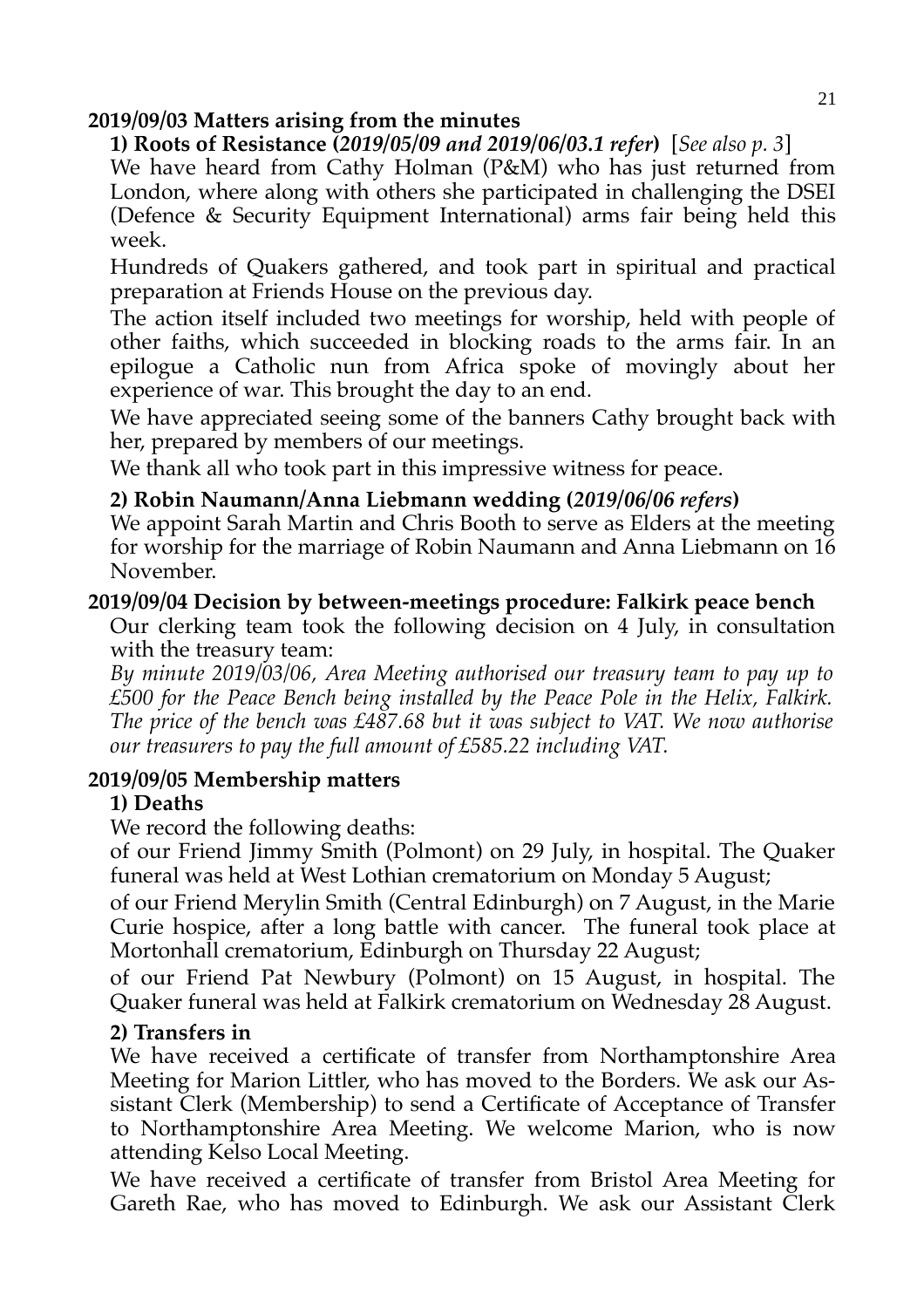(Membership) to send a Certificate of Acceptance of Transfer to Bristol Area Meeting. We welcome Gareth, who is now attending Central Edinburgh Local Meeting.

### **3) Transfer out**

We have received a certificate of acceptance from West Scotland Area Meeting for the transfer of Maureen Anderson (formerly Polmont) from our area meeting.

### **2019/09/06 Appointments**

Nominations Committee forwards the following names for consideration:

- 1. To serve from 1 July to 30 November 2019
- a. Pastoral Care & Oversight: Ruth Follan (CE), *reappointment*
- 2. To serve from 1 October 2019 to end September 2022
	- a. Library Committee: Tony Peach (CE)
		- b. Elder: Cathy Holman (P&M)
- 3. To serve from 1 October 2019 to end September 2020
	- a. GM Nominations: Rachel Frith (CE)

We appoint these Friends accordingly.

Alison Burnley (South Edinburgh) has offered to represent our Area Meeting at the Woodbrooke event *Why Have a Book of Discipline?* on 8-10 November. We agree to appoint her and ask her to report back in due course.

### **2019/09/07 Memorial minute for Brian Mayes (30 Aug 1926 to 24 Jan 2019)**

 We have received the following memorial minute from Central Edinburgh local meeting:

*Edinburgh Friends remember Brian Mayes, who died on 24 January 2019 at the age of 92, with warmth and gratitude.* 

*Madeline Paterson was a contemporary of Brian's at Edinburgh University in the late 1940s, and both were active members of the Edinburgh University Dramatic Society (DramaSoc); she remembers in particular the production of Othello in the Little Theatre in the Pleasance, in which he played Cassio, and the charity shows, 'Varsity Vanities', in which they both disported themselves: she as a dancer – the girls' dresses were of surgical gauze from the Royal Infirmary – and Brian as an actor.* 

*The picture of a loving man immersed in music and drama was strongly conveyed at Brian's funeral in February. Rachel Frith first got to know Brian when she moved to Sheffield in 1983 at which time he was property manager for Sheffield University, and so it was instead his expertise in practical matters that impressed her. As Monthly Meeting Treasurer he was one of the Friends most involved in the work that arose from the decision to sell Hartshead Meeting House: finding and securing a site for a replacement building and negotiating with the architect. His experience was invaluable, and he continued as Treasurer into the 1990s. (Alan Frith, who then was co-clerk of Balby MM, always found his contributions at monthly meetings helpful and supportive.)* 

*When Brian returned to Scotland in 2007 he quickly became involved in the life of the meeting serving at different times as Overseer, on Premises Committee*

22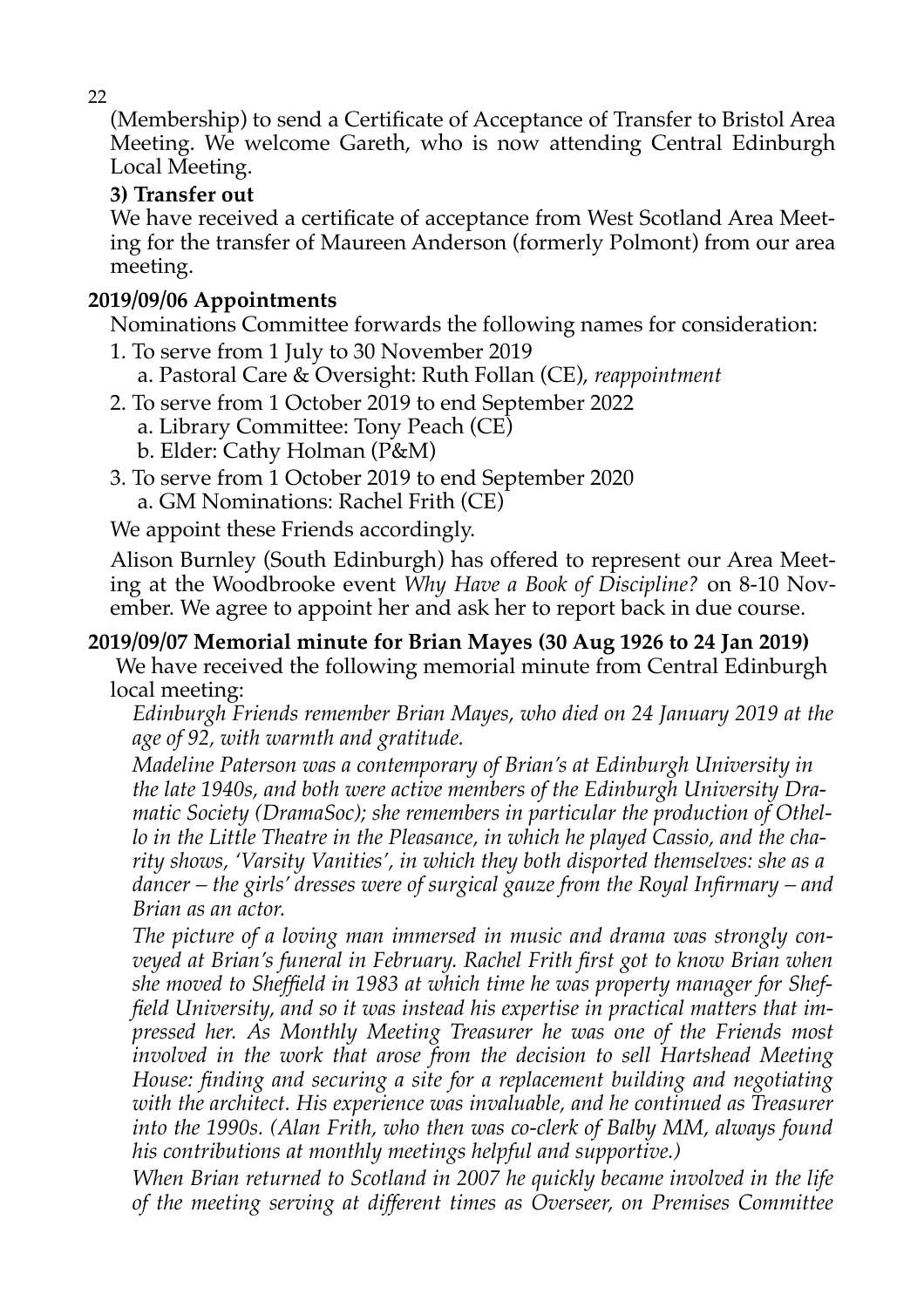*and as Trustee. Simon Jackson, who first met him then, was often impressed by the insights of Brian's ministry, which were delivered with a distinct sense of humour – something Simon particularly appreciated. He often thanked Brian for his spoken contributions and in this way began to know him better. He writes: "The better I knew him the better I liked him. After Brian developed an illness that put him in a wheelchair, I continued to visit him at home. This led to my getting to know his [second] wife Bea and also his son Martin. I often sent Brian 'greeting' and 'get well cards' of my own design which had the effect of increasing my connection with his family before he died. I am deeply grateful to have known Brian towards the end of his life and I find it impossible to forget the warmth of his personality."* 

*We agree to send this minute to Area Meeting.* 

We thank those who prepared this record of Brian's life, and remember him with affection.

### **2019/09/08 Report and Financial Statements for year ended 31 December 2018**

Ken Jobling, convener of Area Meeting Trustees, has introduced the report and financial statements, indicating that because of the very generous legacy of £538,000 from the estate of Catriona Collins, received during the year, we needed a full audit, hence the different format from previous years. The report has been agreed by Trustees, and requires the signatures of the AM Clerk, the Convener of Trustees and a member of the treasury team before submission to OSCR, the charity regulator, following this meeting.

Jacqueline Noltingk, a member of the treasury team, has presented the financial statements for the year ended 31 December 2018, and has answered questions. The document includes a satisfactory statement from the auditor, Alexander Sloan. A summary paper has been circulated, and the full accounts can be had from Jacqueline.

While our 'fixed assets' – the value of the meeting houses in Edinburgh and Kelso – have increased considerably in value, this is a notional figure so long as we wish to remain in these buildings, so the treasury team have not taken account of this in considering our future financial commitments. This is reflected in Table 1 of the handout.

While trustees are still considering our suggestions of how the legacy money might be used, it is safely and ethically invested. Last year we used some of it to make a more substantial contribution to Britain Yearly Meeting than had been possible in the past, and trustees have agreed to do the same this year.

We note the following:

- Contributions from members and attenders, and trading income (mainly from external use of 7 Victoria Terrace) have risen;
- Costs associated with the meeting houses and Venue 40 have also risen;
- The treasury team advise that, whatever we do with the bulk of the legacy funds, we use some of it to restore our reserves to the target level of roughly six months of operating expenditure – currently about £100,000.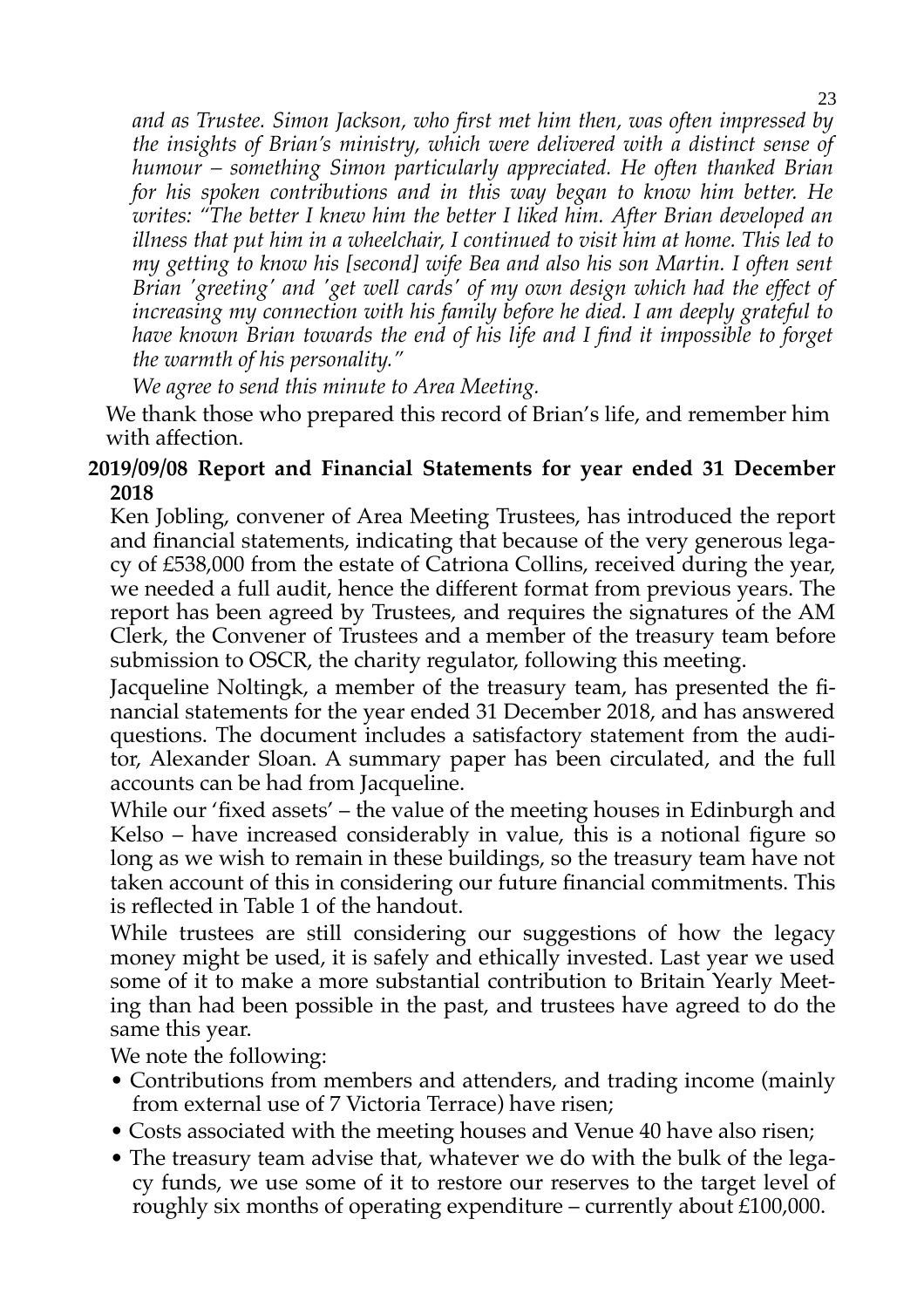24

We authorise the Clerk to sign the Report and Financial Statements for year ended 31 December 2018.

We join Jacqueline in thanking Mark Hutcheson, the outgoing treasurer, for his many years of service in this role; our accountant, Heather Hartman, without whom the treasury team would not manage; local meeting treasurers; committee treasures; the meeting house managers and all others who provide or check figures for the accounts. Further thanks go to all who contribute through financial donations to the work of Area Meeting.

We thank Jacqueline for this clear report, and John Phillips, the other member of the treasury team, who is unable to be with us at this meeting.

### **2019/09/09 Matters from local meetings**

We have received the following minute from Portobello & Musselburgh LM:

### *Climate emergency / Climate Citizens' Assembly*

*Mary Jane Elton wrote to our constituency and list MSPs and received a number of responses, which have been circulated and are attached to these minutes. Six MSPS replied to our requests:* 

- *All expressed concern about the climate emergency, but at different levels. We were told that the government is attempting to be more ambitious but has pressures and constraints.*
- *Very little comment was made about our request asking the government to be strong in standing up to vested interests. Neil Findlay (Scottish Labour) was the exception: "I support a move away from economic growth being the model of our success and to sustainability and well-being as a better measure". We agree with this.*
- *There was a disappointing response to our request for support for a climate citizens' assembly. Colin Beattie (SNP) gave his support, Jeremy Balfour (Scottish Conservative) was against, and most did not comment.*

*We agree to send this minute to Area Meeting together with the responses from MSPs and ask it to strongly support the principle of a climate citizens' assembly which will help our decision-makers act in the interests of our country and the climate. We ask MSPs to have the courage to take the strong action that is needed now on the climate crisis.* 

*Beth [Cross] has offered to continue corresponding with our MSPs about taking action.* 

We have received the following minute from South Edinburgh LM:

### *Climate [and Ecological] Emergency - CALL FOR ACTION*

*We reflected on the appeal sent by Adwoa Bittle, clerk, General Meeting for Scotland.* 

*We recognised that individuals do what they can, that even small actions help and that wider change is needed. We delayed decisions about how to support those incurring legal fees and other expenses – following the nonviolent direct action at North Bridge on 16 April and other actions – until we have clarification as to what is required.*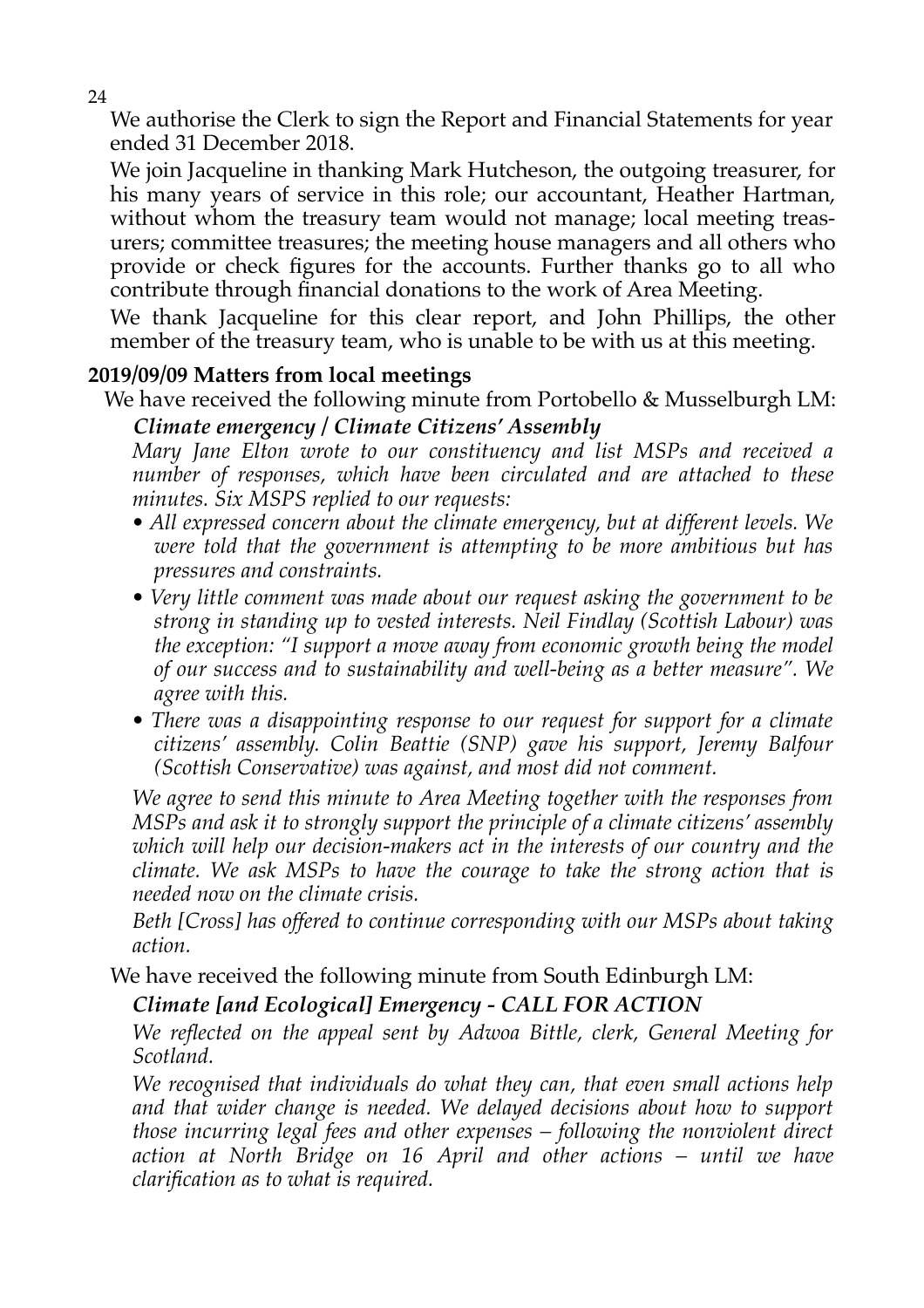*Some of the Meeting are happy to support Extinction Rebellion (there was a strong Quaker presence during their Festival Residency at Summerhall); while others with reservations find other organisations with which they are more in sympathy.* 

*We heard the UN Climate Change Conference is due in Glasgow in December 2020.* 

*We are very concerned about the Ecological and Climate Emergency and wish to be part of the civil society movement responding to it.* 

*We heard of the QPSW initiative to appoint field staff to support local work on a zero carbon future and we hope that Area Meeting and General Meeting for Scotland will consider making the case for one of the staff appointed being located in Scotland.* 

*We ask that this appointment be allied to the evolving Vibrancy initiative as we feel this is spiritual work – the Quaker emphasis on faith and action being totally integrated.* 

*We will approach school strikers associated with our meeting to see if they might attend General Meeting for Scotland on 14 September in Aberdeen – not long before a General / Climate Strike called by Scottish Youth Climate Strike Friday 20 September.* 

We have considered the call for a citizens' assembly on the climate crisis.

We recognise that such an initiative could be highly influential. On the other hand, we foresee difficulties for such an assembly in resolving complex problems, and in identifying appropriate and authoritative sources of information to assist clarity.

We are not yet clear what calling for a climate citizens' assembly would imply for our Area Meeting, and what would be required of us to make it happen.

We give our blessing to those in our area meeting who are committed to this approach, and ask them to continue to work on it, and to keep raising our awareness as proposals develop, bringing it back for our endorsement.

We are reminded of the need to take individual and corporate action on the climate crisis whatever is done through the citizens' assembly proposal.

We encourage local meetings to co-operate on these matters.

We agree that the appointment of field staff to assist local Quaker action on issues related to the climate crisis would be valuable, and ask our Trustees to consider this, alongside any proposal for appointment of a vibrancy post.

### **2019/09/10 Enquirers' day for Scotland**

Rici Marshall Cross, Mariot Dallas and Henry Thompson have organised an enquirers' day on behalf of General Meeting for Scotland. This is for people looking to deepen their relationship with Quakers, and will take place on Saturday 12 October in Stirling, using a meeting facility of the Stirling Baptist Church. For those who can stay over (or live nearby), there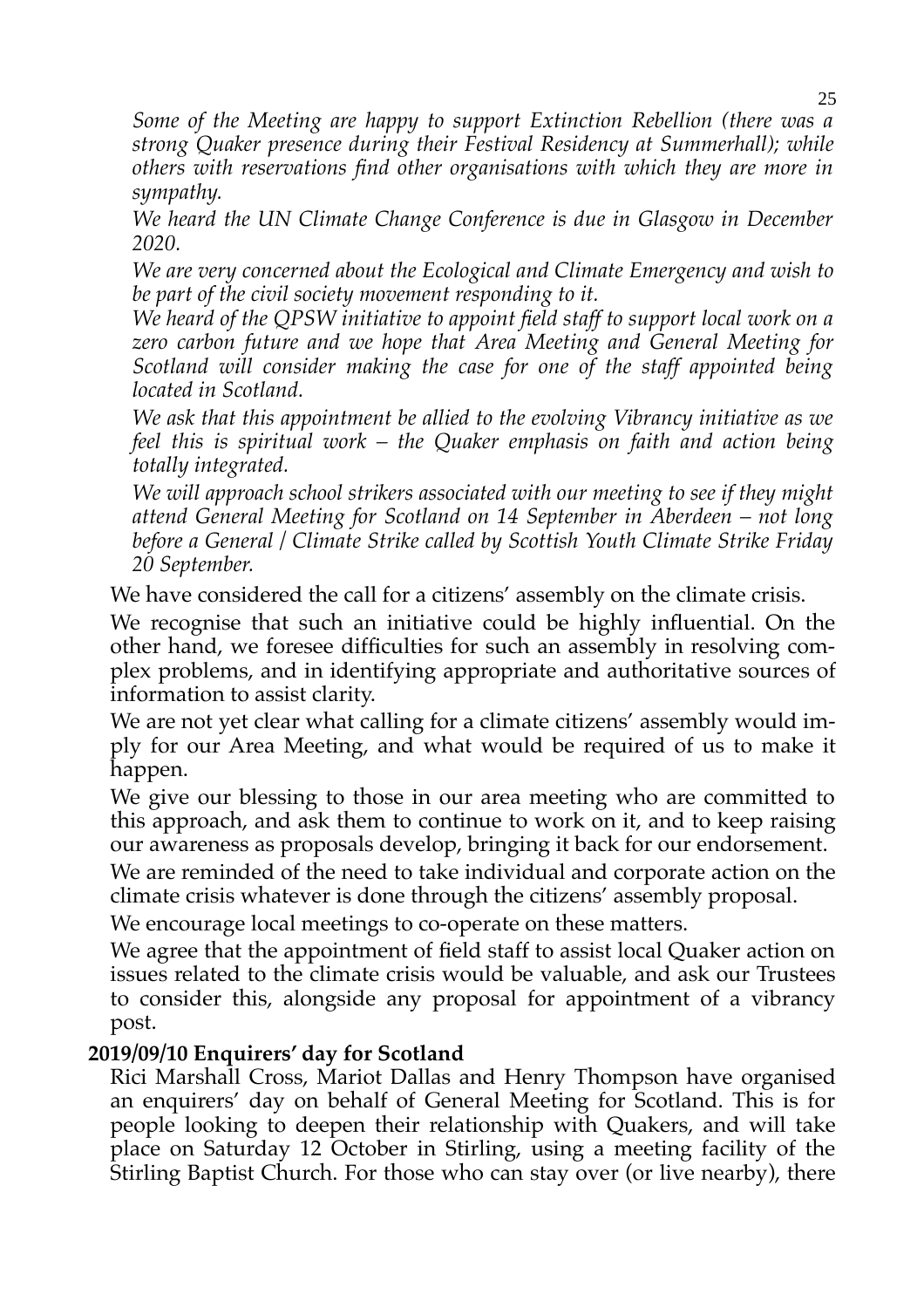is the opportunity to attend Meeting for Worship with Dunblane Friends on the Sunday and then share lunch and have a final session together.

The planning group proposes that South East Scotland AM should meet the costs of any young people who are attending. The planning group also asks that bursary support up to the full cost (likely to be £25 or less for the day plus travel) would be available to others who wish to attend and who request financial support.

We agree to these proposals, and ask local meetings to publicise the event, encouraging participation. Friends can find details and a downloadable booking form at

 [http://www.quakerscotland.org/general-meeting/ e](http://www.quakerscotland.org/general-meeting/)vents/friendlyintroduction-quakersscotland.

We thank the organisers for the work done to prepare this event, and wish them well in October.

### **2019/09/11 General Meeting for Scotland – 'menu for change'**

Our clerk has presented an outline of the menu for change agreed at General Meeting for Scotland in March, and has drawn our attention to the points most relevant to our situation in South East Scotland. Key issues highlighted include:

- How we bring in, and bring on, newcomers *e.g.* through social events, learning opportunities, and equipping ourselves through skills development
- Building community within our meetings (see minute 2019/06/11 for our discussion of how Kelso meeting approaches this) – *e.g.* through events, having fun, eating together
- What can we do jointly with other AMs? *e.g.* sharing certain roles, sharing training
- Developing our meetings what can we do to stabilise fragile meetings, to seed new meetings? And should we be reviewing all our meeting places, owned or rented to see if they are in the right location, with the right facilities?
- Communicating *e.g.* using 'Zoom' to cut down on travel; how we use our websites and social media; and our use of print media.

We recognize the shortage of time to discuss these issues fully.

We encourage AM Trustees in their consideration of how to spend our legacy funds, and ask them to include the possibility of using them to develop a vibrancy approach.

We note that issues of how Area Meeting is organised and held will be discussed further at our November meeting, when we review three years' experience of the STIR proposals of 2016.

We ask the clerk to send this minute to General Meeting for Scotland. We thank the clerk for his presentation.

### **2019/09/12 Proposed dates and venues of Area Meetings in 2020**

26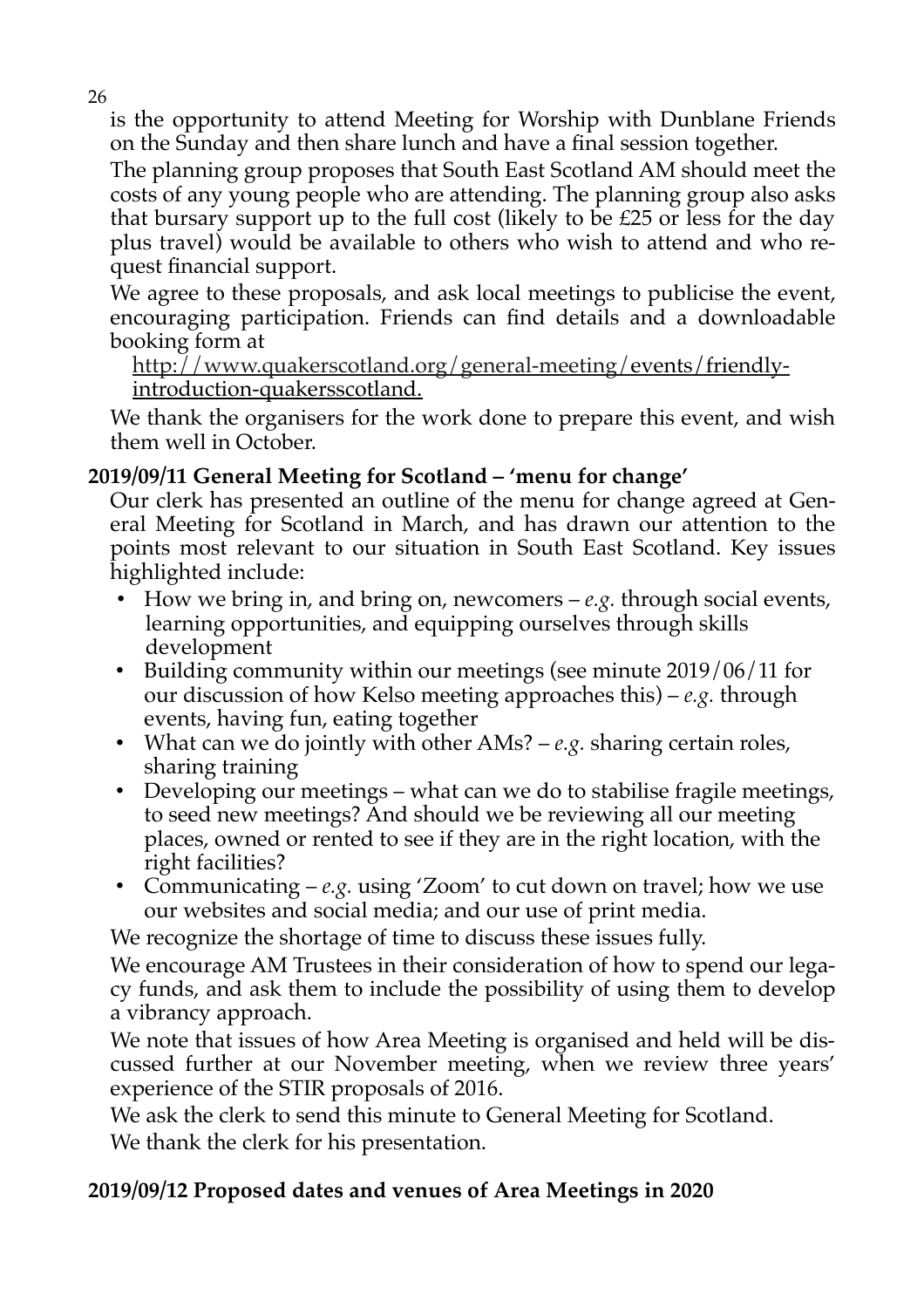We agree the following provisional dates for Area Meetings in 2020, and ask the clerking team to confirm these with local meetings invited to host, or with the meeting house managers as appropriate:

| Monday 20 January    | evening  | 7 Victoria Terrace  |
|----------------------|----------|---------------------|
| Saturday 21 March    | all day  | East Lothian        |
| Tuesday 12 May       | evening  | 7 Victoria Terrace  |
| Saturday 27 June     | all day, | South Edinburgh     |
| Saturday 28 November | all day  | Penicuik or Peebles |

We note that a further evening meeting at Victoria Terrace will take place in early September 2020, and ask the clerk and meeting house managers to liaise over a suitable date.

#### **2019/09/13 Announcements**

We have heard from Tweeddale LM that local organisation Tweedgreen will be holding weekly vigils in Peebles, starting on Friday 20 September as part of the international climate strike. Friends are encouraged to support this.

We have heard that our AM Clerk has been invited to deliver *Time for Reflection* at the Scottish Parliament on Tuesday 1 October, and wish him well. An information pack has been received from Northern Friends Peace Board, and is available on the clerking table.

### **2019/09/14 Closing minute**

21 members and three attenders have been at all or part of today's meeting. Local meeting attendance is indicated below:

| Central                               | Central Fife                | East Lothian       | Kelso     | Penicuik |
|---------------------------------------|-----------------------------|--------------------|-----------|----------|
| Edinburgh<br>12 members<br>1 attender | 1 member                    |                    | 2 members | 1 member |
| Polmont                               | Portobello &<br>Musselburgh | South<br>Edinburgh | Tweeddale |          |
| 1 member                              | 2 members<br>2 attenders    | 2 members          |           |          |

We next meet on Saturday 9 November 2019 at Bellfield, 16b Bellfield Street, EH15 2BP, hosted by Portobello & Musselburgh local meeting.

(Signed) Alastair Cameron *Clerk* Mariot Dallas *Assistant Clerk this time*

*\_\_\_\_\_*